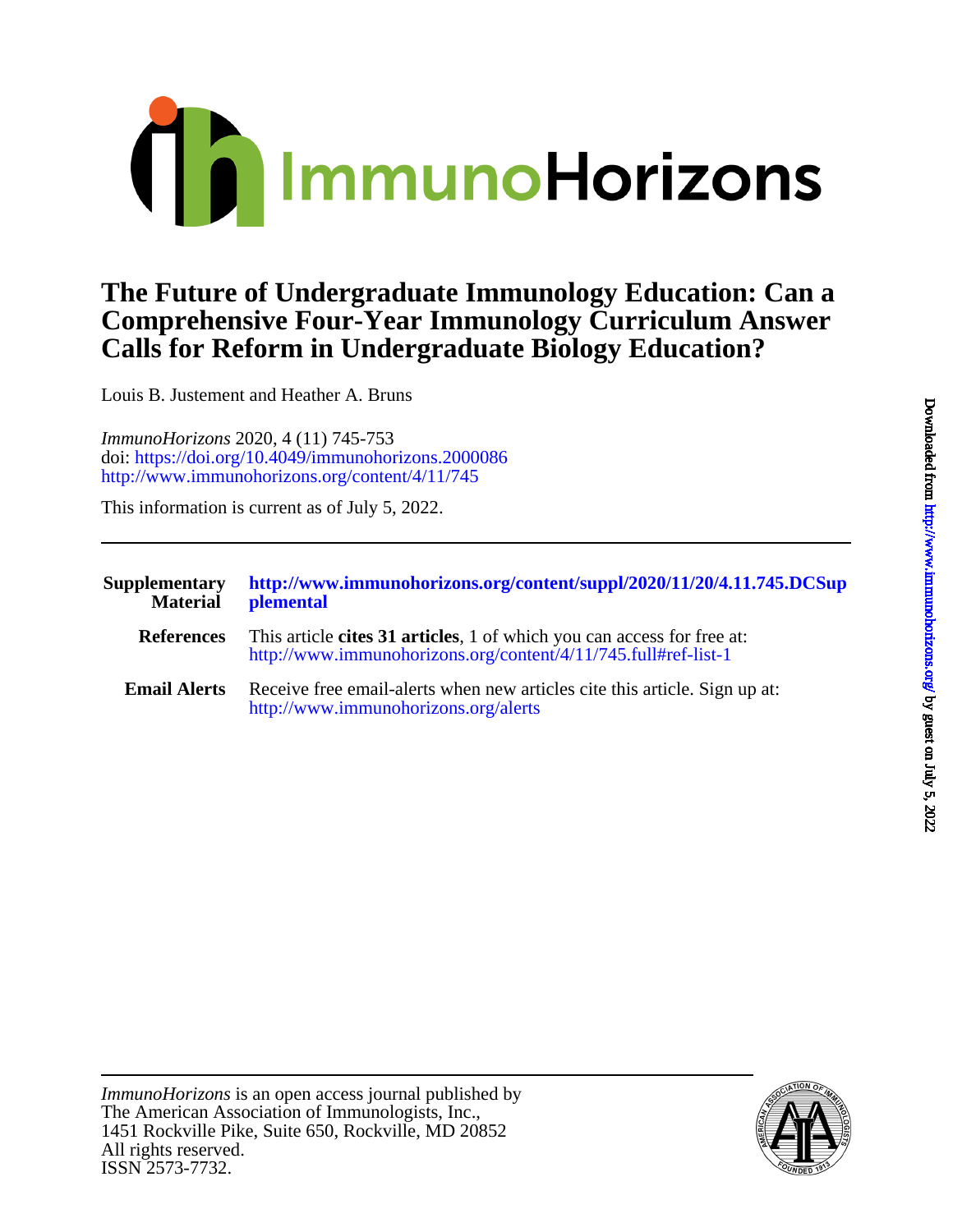# The Future of Undergraduate Immunology Education: Can a Comprehensive Four-Year Immunology Curriculum Answer Calls for Reform in Undergraduate Biology Education?

#### Louis B. Justement and Heather A. Bruns

Department of Microbiology, University of Alabama at Birmingham, Birmingham, AL 35294

#### **ABSTRACT**

The field of immunology is rapidly evolving and has significant relevance to understanding human health, particularly in light of the threat from infectious diseases and the ability to harness the immune system to treat cancer, autoimmune diseases, and allergies. Providing opportunities to explore the field of immunology is relevant to undergraduate students interested in pursuing careers in health professions and biomedical research. There are calls for greater emphasis on interdisciplinary science education at the undergraduate level and the acquisition of transferrable competencies that will prepare undergraduates for success in a range of careers. The study of immunology provides an ideal platform to expose students to interdisciplinary science, both at the foundational and applied level. We describe the organization of an immunology curriculum, development of program learning objectives, selection and mapping of content objectives across courses, and programmatic assessment with the intent to meet calls for reform in undergraduate biology education. ImmunoHorizons, 2020, 4: 745–753.

#### INTRODUCTION

The immune system is a complex network of soluble mediators, cells, tissues, and organs that work together to generate and regulate responses necessary to protect us from infectious pathogens that cause disease. Understanding how the immune system functions is also critical for appreciating the etiology, progression, and treatment of a wide range of diseases. Thus, a case can be made that teaching immunology at the undergraduate level is appropriate to ensure that we have a cadre of knowledgeable individuals who go on to pursue careers in healthcare and research. However, research has demonstrated that the immune system is far more intricate than first realized and highlights the interdisciplinary nature of the field of immunology. The immune system interfaces with all other organ systems in the body, intimately linking it to several physiologic processes that regulate health and disease. Understanding how components of the immune

system are generated and the basis of immune responses requires an understanding of concepts in many scientific disciplines, including molecular and cellular biology, genetics, chemistry, and biochemistry. Understanding how components of the immune system influence physiologic processes and provide protection from disease requires application of knowledge in additional subjects such as microbial pathogenesis, anatomy, and physiology. Finally, learning about the immune systemis analogous to learning a new language composed of complex terminology and conceptual paradigms. Comprehending this information and its complexities is unlikely to be accomplished in a single course or even in a track within a major because of the time needed for students to be able to learn core concepts and then apply that knowledge using higher-order thinking. This reality supports the need to develop comprehensive, four-year educational programs at the undergraduate level to provide students with an in-depth exposure to

The online version of this article contains [supplemental material](http://www.immunohorizons.org/lookup/suppl/doi:10.4049/immunohorizons.2000086/-/DCSupplemental). This article is distributed under the terms of the [CC BY 4.0 Unported license.](https://creativecommons.org/licenses/by/4.0/)

Copyright © 2020 The Authors

Received for publication October 5, 2020. Accepted for publication November 2, 2020.

Address correspondence and reprint requests to: Dr. Louis B. Justement and Dr. Heather A. Bruns, University of Alabama at Birmingham, 1720 2nd Avenue South, 845 19th Street South, BBRB 273B, Birmingham, AL 35294. E-mail addresses: [lbjust@uab.edu](mailto:lbjust@uab.edu) (L.B.J.) and [habruns@uab.edu](mailto:habruns@uab.edu) (H.A.B.)

Abbreviations used in this article: CURE, course-based undergraduate research experience; VALUE, Valid Assessment of Learning in Undergraduate Education.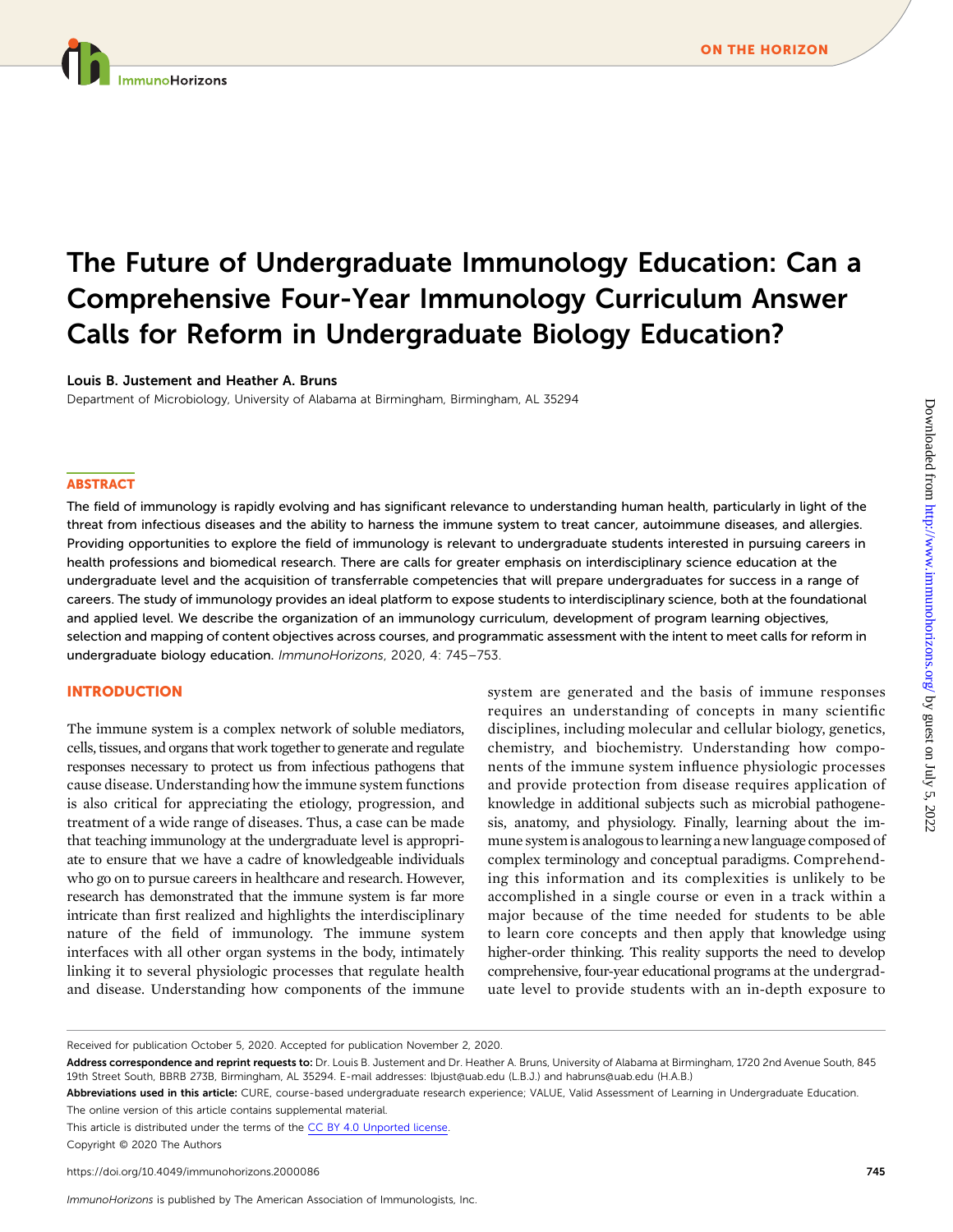both the normal as well as the pathophysiological aspects of the immune response.

#### Interdisciplinary science and undergraduate education

In addition to the inherent relevance of immunology for understanding host defense and immune-mediated disease processes, the focus on developing comprehensive undergraduate curricula in immunology addresses the call for reform in biology education. Numerous reports have called for reform in undergraduate biology education and have focused on the acquisition of various competencies in the biological sciences at the undergraduate level. These competencies include an appreciation of the interdisciplinary nature of science and scientific literacy and are important to ensure the success of graduates who subsequently pursue professional or graduate school. At the same time, efforts to ensure that graduates have acquired a range of transferrable competencies to facilitate their ability to succeed in a variety of career paths and to ensure that they have the ability to quickly adapt to the changing labor market because of sociological and technological advances have been called for  $(1-5)$ . As noted above, recommendations for reform from these reports have been largely focused on the integration of knowledge across scientific disciplines. In 2003, the National Research Council proposed that biology majors need to acquire stronger foundations in core subjects and interdisciplinary problem-solving abilities and that changes in teaching and learning must be made to better engage undergraduate students (2). In 2009, the Association of American Medical Colleges and Howard Hughes Medical Institute recommended the development of more interdisciplinary and integrative courses in the undergraduate science curriculum (5). These calls for change, in addition to others, led to the development of Core Competencies and Disciplinary Practice outlined in "Vision and Change in Undergraduate Biology Education" (1). The ability to tap into the interdisciplinary nature of science is one of the six core competencies that are described.

Interdisciplinary education involves instructional methods built around common themes that can be studied from the perspective of multiple disciplines (6, 7). Similarly, interdisciplinary science education enables practitioners to provide contextual insights from multiple scientific disciplines that are distinct but complementary, enabling students to solve complex problems. Integrated science curricula can take many forms, but ideally, courses and programs that provide opportunities for students to merge knowledge and methods from multiple disciplines and subsequently apply that information to understand a subject more deeply or solve a complex problem successfully demonstrate the goal of integrated scientific learning (6).

#### Immunology offers an ideal platform for interdisciplinary science education at the undergraduate level

The historically siloed nature of undergraduate science majors has presented a number of challenges in generating authentic interdisciplinary opportunities. There are, however, disciplines that can be considered inherently interdisciplinary because of the complexity of their subject matter. Neuroscience and immunology

are both disciplines that study complex systems comprising networks of organs, tissues, cells, and molecules that interface with all other organ systems in the body. Both the nervous system and the immune system play critical roles in maintaining normal physiologic functions that contribute to health, while also requiring strict regulation to avoid pathophysiologic states that contribute to disease. Understanding the components of these systems, their functions, regulation, and integration with other systems in the body requires students to access knowledge gained in several other scientific disciplines. As students begin to learn about the foundational principles underlying the normal function of the immune system, they must draw upon chemistry, biochemistry, genetics, and molecular and cellular biology to understand how the immune system develops, functions, and is regulated. As students begin to apply their understanding of the fundamentals to host–pathogen interactions and immune-mediated diseases, they will have to incorporate principles from anatomy, physiology, pathology, and microbiology to fully appreciate how the immune system regulates health and disease. Importantly, one can also demonstrate interdisciplinary connections between engineering, physics, chemistry, and the quantitative sciences, including statistics and bioinformatics, with the study of immunology, both at the foundational and applied levels.

In contrast to the widespread availability of undergraduate neuroscience programs offered by academic institutions in the United States, there are only a handful of comprehensive programs in immunology (8). Although immunology education has historically been reserved for the graduate level, the rapid expansion of discovery in the field of immunology and application of this knowledge has increased the demand for individuals who possess an in-depth understanding of the immune system. As interest in undergraduate immunology education grows, we propose that the creation of undergraduate immunology programs can address the calls for reform in undergraduate biology education and foster the acquisition of competencies that extend beyond discipline-specific knowledge. In this perspective, we describe the creation of a model undergraduate immunology curriculum and outline a plan to map foundational and applied content in immunology across five core courses. Additionally, we discuss the interdisciplinary nature of immunology and provide a framework for program assessment to evaluate acquisition of core knowledge and transferrable competencies as well as the ability to apply the knowledge, skills, and attitudes in an interdisciplinary manner.

#### CURRICULUM DESIGN

#### Identification of program learning outcomes

In this age of rapidly expanding knowledge in scientific fields and the accumulation of vast amounts of information that is readily available because of technological advances, teaching students in an accessible way that fosters development of critical thinking, problem-solving, analytical, and communication skills is as important as teaching specific content within a given scientific discipline. For the development of a comprehensive undergraduate immunology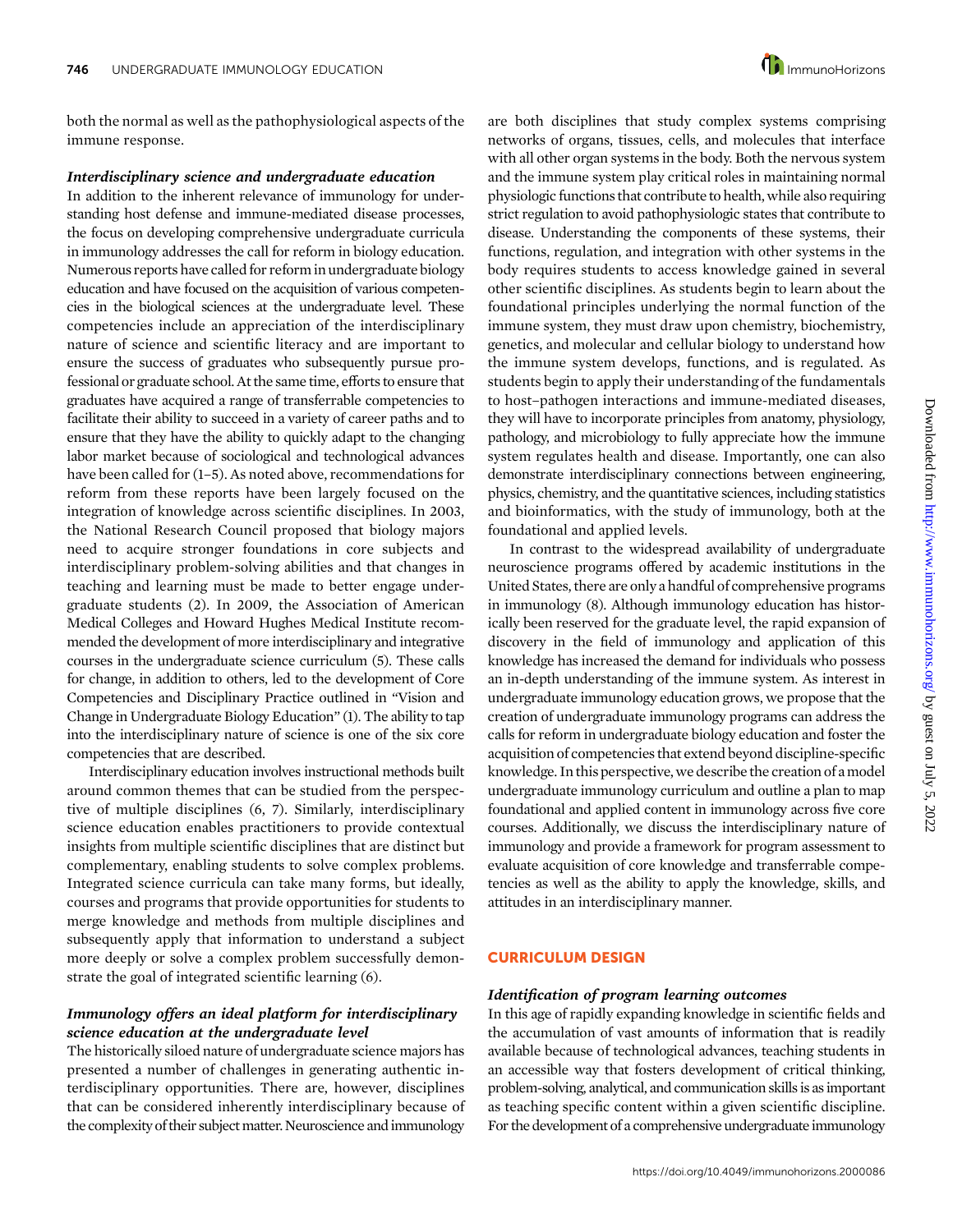curriculum that would teach students in an accessible way and develop necessary competencies, we propose the use of a backward design approach. The backward design approach, also referred to as "understanding by design," first identifies the desired knowledge and competencies of students, which are then used to guide the development of instructional methods and forms of assessment (9). This design strategy has been used to successfully guide a variety of educational science curricula, from the development of physiology lessons (10) and introductory biology courses (11) to the creation of nutrition programs (12) and comprehensive curricula for neuroscience (13, 14) and nursing (15, 16), among many others.

Drawing on our experience in immunology education at all levels, we propose the following would be desired attributes of graduates from an undergraduate immunology program: 1) understand the interdisciplinary nature of science, 2) demonstrate scientific literacy, 3) appreciate the role of the immune system in health and disease, and 4) develop transferrable competencies necessary for success in biomedical careers.

Following the backward design strategy, we propose the following program learning outcomes for a comprehensive undergraduate immunology curriculum, which are derived from the desired attributes of graduates of the program: 1) acquire knowledge of the immune system and apply it in an interdisciplinary framework, 2) develop critical thinking and problem-solving skills, 3) develop scientific inquiry and quantitative reasoning skills, 4) communicate effectively orally and in writing, 5) work well as part of a team, and 6) behave professionally and ethically. Identification of the program



#### FIGURE 1. Overview of the backward design approach for creating the curriculum infrastructure to support learning outcomes.

Identification of the attributes desired in graduates of an undergraduate immunology curriculum directs the creation of the program learning outcomes (PLOs) and subsequent development of educational activities and assessments that demonstrate the development of competencies as students progress through the program.

learning outcomes provides a framework in which the development of assessment strategies, instructional methods, and learning activities can occur in both classroom and research settings (Fig. 1).

#### Organization of the core immunology content

The complex and interdisciplinary nature of immunology, coupled with rapid expansion of information in the field, requires careful thought with regard to the selection and delivery of the disciplinespecific, interdisciplinary, and competency-based content. As envisioned, the core curriculum would consist of a sequence of courses that delve into foundational and applied concepts pertaining to the immune system while using teaching pedagogies that foster the development of competencies identified in the program learning outcomes. Ideally, this sequence of courses would begin in the second term of the sophomore year. However, because immunology is not widely taught at the high school level, we argue that it is beneficial to create one or more introductory, one credit-hour seminars or colloquiums that can be used to introduce freshmen to critical concepts in immunology and that provide an overall context for the important role that the immune system plays in health and disease (Table I). Such introductory courses should be designed to build community among students in the major and introduce students to current topics in immunology, ongoing research into the immune system, and how knowledge of the immune system can be used to diagnose and treat disease. An example would be a course that provides a historical overview of important topics in immunology such as vaccines, emerging infectious diseases, autoimmunity, transplantation, and immunotherapy. Complementary courses could revisit these or similar topics but with a focus on how biomedical research into the immune system generates novel information that can be harnessed to develop diagnostics and therapeutics to improve health and treat disease. Importantly, although these introductory courses are important for fostering a community of engaged students, which is critical for building a program, these courses could be adapted to meet core curriculum requirements for other majors, thus reaching a broader audience.

Following the introductory courses, we propose a sequence of five courses that comprise the "core" courses of the major (Table I). Core courses would focus on building foundational knowledge in immunology while reinforcing and applying concepts from other scientific disciplines. Recommendations regarding immunology content at the undergraduate level have not been addressed in the field. Thus, the proposed content for a comprehensive immunology curriculum was identified by a group of faculty in the Department of Microbiology at the University of Alabama at Birmingham that are actively engaged in education at several levels. The contributing faculty reached consensus on 10 content objectives (Table II) and a corresponding list of subtopics ([Supplemental Material\)](http://www.immunohorizons.org/lookup/suppl/doi:10.4049/immunohorizons.2000086/-/DCSupplemental). The content subtopics were then mapped into the five core courses of the major ([Supplemental Material\)](http://www.immunohorizons.org/lookup/suppl/doi:10.4049/immunohorizons.2000086/-/DCSupplemental).

Recognizing the density and breadth of information in the field of immunology, we propose the use of a "bull's-eye" approach for framing content delivery through the core courses of the major.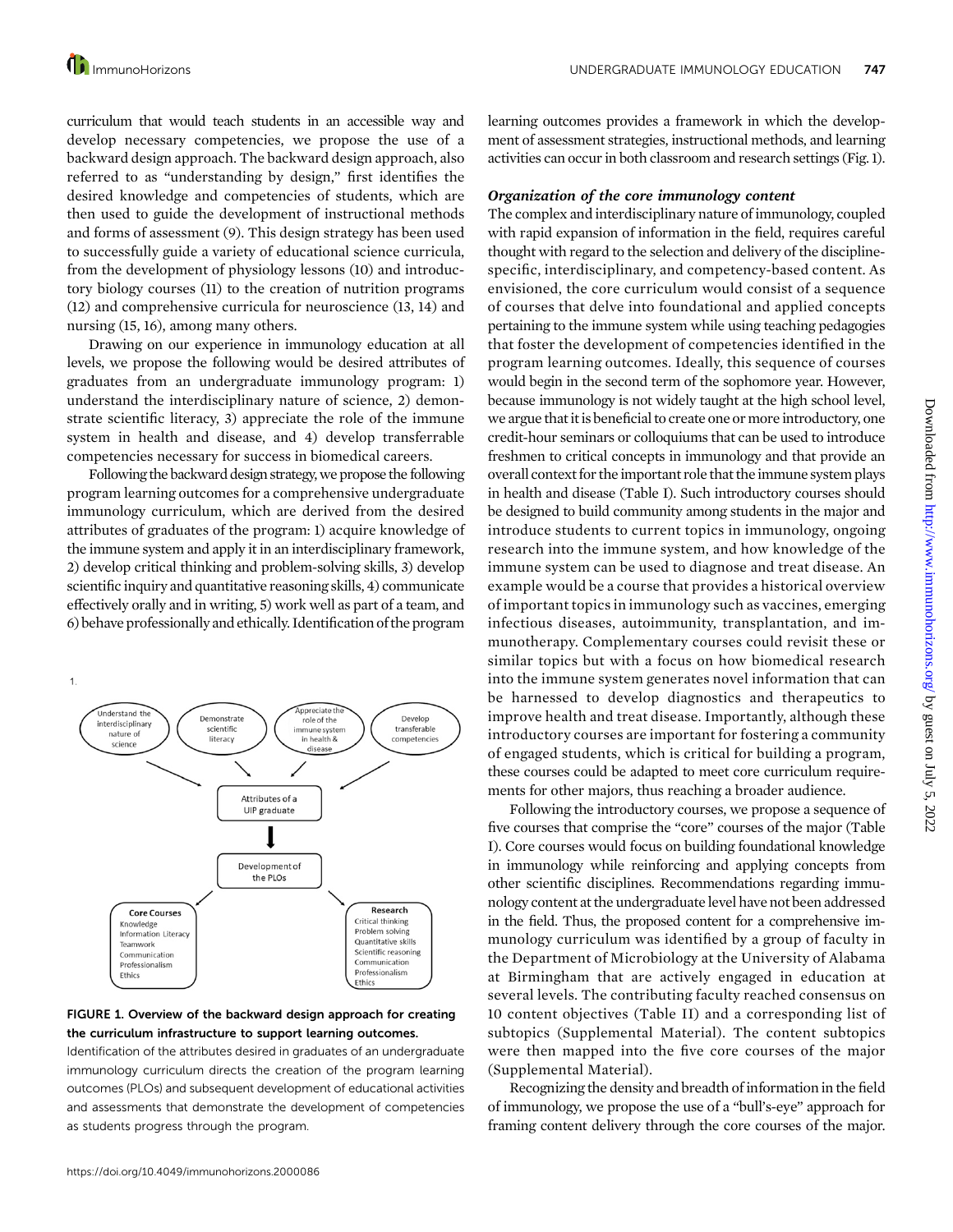

| Year 1       |              | Year 2        |                 |                     | Year 3               | Year 4                                                         |                 |  |
|--------------|--------------|---------------|-----------------|---------------------|----------------------|----------------------------------------------------------------|-----------------|--|
| Fall         | Spring       | Fall          | Spring          | Fall                | Spring               | Fall                                                           | Spring          |  |
| Introduction | Introduction | Introduction  | Organic         | Physics I           | Physics II           | Microbial                                                      | Immune-Mediated |  |
| to           | to Chemistry | to Biology II | Chemistry II    |                     |                      | Pathogen-Immune                                                | <b>Diseases</b> |  |
| Chemistry I  | H            |               |                 |                     |                      | System Interaction                                             |                 |  |
| Calculus     | Introduction | Organic       | Genetics        | <b>Fundamentals</b> | <b>Biostatistics</b> |                                                                |                 |  |
|              | to Biology I | Chemistry I   |                 | of                  |                      |                                                                |                 |  |
|              |              |               |                 | Biochemistry        |                      |                                                                |                 |  |
|              | Current      | Seminars in   | Biology of      | Foundations in      | Foundations in       |                                                                |                 |  |
|              | Topics in    | Immunology    | Microorganisms  | Immunology:         | Immunology:          |                                                                |                 |  |
|              | Immunology   |               |                 | The Innate          | The Adaptive         |                                                                |                 |  |
|              |              |               |                 | Immune              | Immune               |                                                                |                 |  |
|              |              |               |                 | System              | System               |                                                                |                 |  |
|              |              |               | Introduction to |                     |                      |                                                                |                 |  |
|              |              |               | the Immune      |                     |                      |                                                                |                 |  |
|              |              |               | System          |                     |                      |                                                                |                 |  |
|              |              |               |                 |                     |                      | Recommended time frame for research (minimum of two semesters) |                 |  |

TABLE I. Core science courses in the immunology major

This is a recommended academic plan for alignment of science courses and immunology core courses across a four-year curriculum.

This approach requires the identification of core topics that form the foundation to which contextual and application-based information can be added and expanded upon in subsequent courses (Fig. 2). Employing the bull's-eye approach would provide students with complementary, iterative exposure to core topics throughout the curriculum to reinforce their comprehension and retention of the information, which is arguably complex in nature. As an example of this approach, core topics pertaining to both innate and adaptive immunity would be covered in the first course in the core sequence (sophomore year). These core topics would then be reinforced in two subsequent courses (junior year) that specifically delve into the innate and adaptive arms of the immune system by revisiting the core topics in greater detail and in differing contextual frameworks, as outlined in the content subtopics map [\(Supplemental Material\)](http://www.immunohorizons.org/lookup/suppl/doi:10.4049/immunohorizons.2000086/-/DCSupplemental). Last, application of the core topics would be accomplished in the final two courses of the sequence (senior year) through the introduction of information pertaining to the nature of the immune response to specific classes of pathogens as well as concepts focused on how dysregulation of the immune system leads to immune-mediated diseases and how the immune system can be harnessed to treat disease. Importantly, in the field of immunology, an assessment of the inclusion of specific immunology topics in introductory courses at the undergraduate level has yet to be undertaken, nor has consensus regarding perceived core topics in the field been confirmed. Thus, in employing the bull's-eye approach to structure the content delivery in the curriculum, the core topics identified (Table III) were selected because they facilitated the most appropriate delivery framework for this comprehensive curriculum.

#### Programmatic assessment

Assessment, curriculum, and instruction are central to educational practice, and alignment of these components is critical to ensure an effective learning environment across a program (17, 18). The inclusion of proper forms of assessment in the curriculum can promote learning by providing impactful pedagogical experiences (19). Furthermore, knowing whether students are able to transfer and apply core knowledge learned in one disciplinary course to another or in an interdisciplinary context provides information about the effectiveness of the curriculum as a whole (20). Following the backward design approach, forms of assessment should be selected that can provide evidence of achievement of the identified program learning outcomes (9). Assessment maps can provide structure and continuity in the selection of assessments for individual courses, as well as across the program, to gauge the attainment of learning goals by students as they progress through the program. Based on the program learning outcomes discussed above, the assessment map detailed in Table IV demonstrates a comprehensive plan for evaluating attained competencies within courses and across the program.

Programmatically, we propose that assessment of student acquisition of knowledge could be evaluated through the administration of a multiple choice content examination at the start of the introductory course in the core sequence and again at the end of the final course in the core sequence. The mapping of content subtopics to the core courses [\(Supplemental Material\)](http://www.immunohorizons.org/lookup/suppl/doi:10.4049/immunohorizons.2000086/-/DCSupplemental), along with the bull's-eye approach employed in developing content delivery within the curriculum, would provide a structure with which to align the delivery of information with the assessment of student understanding and application of knowledge according to the revised Bloom's Taxonomy (21).

In addition to assessing acquisition of knowledge, we propose the inclusion of assessments throughout the curriculum, across multiple courses that provide evidence of student progress in developing competencies. As an example, group presentations, a form of assessment addressing the development of communication skills, are included across three courses (Table IV). Although grades within a course are an indicator of achievement, they fall short of demonstrating the development of skills across a curriculum, such that students may earn an A for a presentation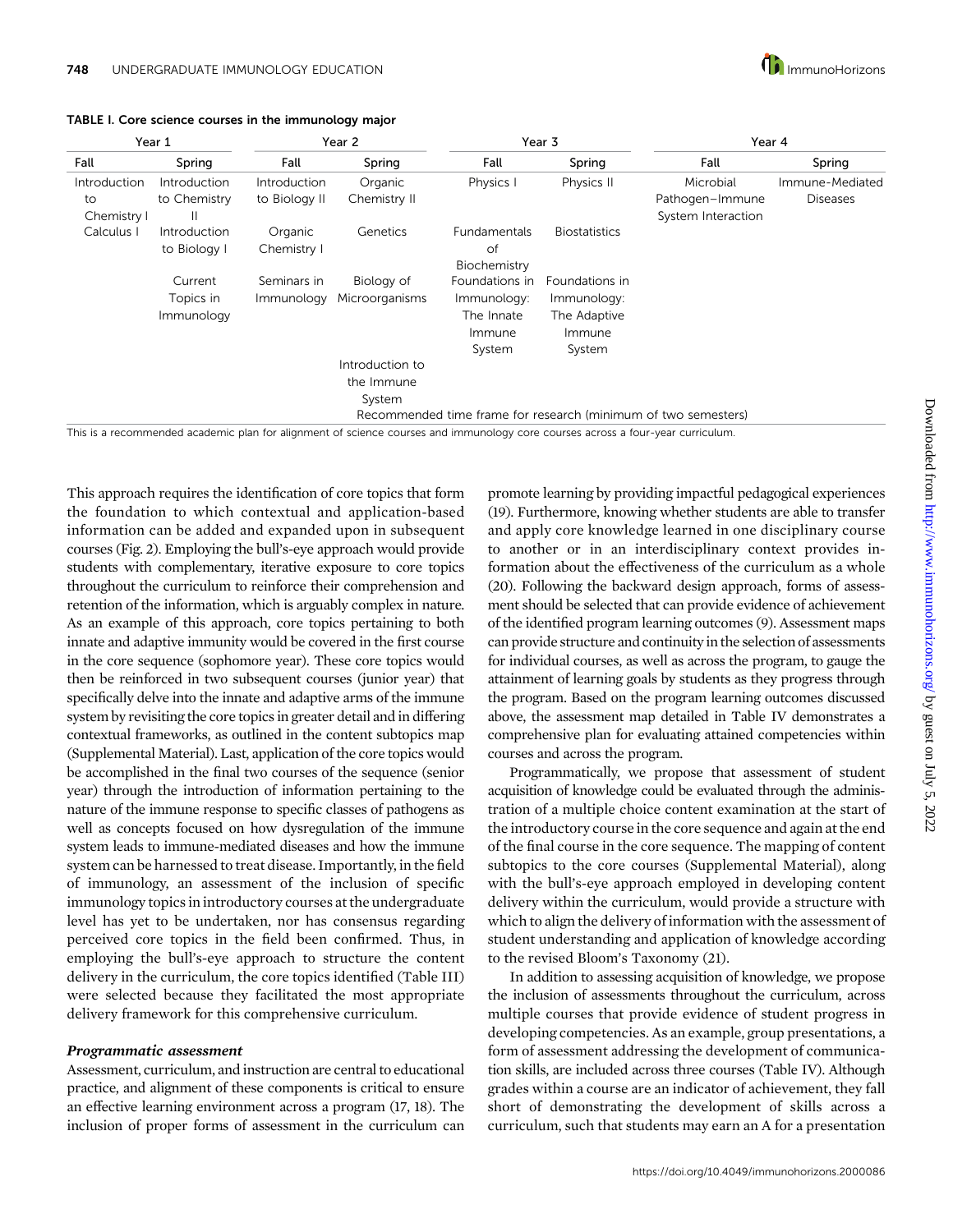

#### **ID** ImmunoHorizons **TABLE 1000 CONTROLS TO A SET A SET A SET A SET A UNDERGRADUATE IMMUNOLOGY EDUCATION 749**

#### TABLE II. Content objectives of the curriculum

| <b>Program Content Objectives</b>            |
|----------------------------------------------|
| Introduction to immunology                   |
| Innate immune responses                      |
| Lymphocyte development and activation        |
| Humoral and cell-mediated immune responses   |
| Mucosal immunity                             |
| Immunopathologies                            |
| Immunodeficiencies                           |
| Infectious disease and vaccines              |
| Immunologic methods and experimental systems |
| Immunotherapies                              |
|                                              |

The content objectives identify the principal subject areas covered in the core course sequence.

in a 200-level course, although they most likely have not fully mastered oral communication. Thus, assessment tools, such as the Valid Assessment of Learning in Undergraduate Education (VALUE) rubrics, should be considered. These rubrics were developed by teams of faculty and educational professionals because of efforts led by the Association of American Colleges and Universities and provide a method of assessing the developmental progression of student accomplishment, culminating in advanced and integrative learning (22). By implementing assessments involving oral presentations in multiple courses in the core sequence and using the Oral Communication VALUE Rubric (23), student progress in developing oral communication skills can be evaluated as the student gives subsequent presentations while progressing through the core sequence.

The selection and use of assessments within courses and across the curriculum determines a path for the development of learning activities and instructional methods that are centered around the core immunology content and will help students achieve the learning outcomes of the program. In addition to traditional lectures, we envision the incorporation of several different educational activities. These could include but certainly are not limited to information literacy learning exercises, teambased activities or collaborative concept mapping, case studies, and problem-based learning. The inclusion of a broad range of learning activities and educational modalities is essential to ensure that students not only master the discipline-specific content related to understanding the immune system but also so that they have varied opportunities to acquire the broad range of transferrable competencies that they will need for success at the next level.

#### Opportunities for interdisciplinary learning in the immunology curriculum

As noted previously, there have been numerous calls for an increased emphasis on the interdisciplinary nature of science at the undergraduate level. Indeed, this parallels the more recent evolution of convergent science, in which knowledge and technologies from distinct scientific disciplines are harnessed to solve a specific problem. Education in immunology provides an ideal focus that can be used to introduce students to interdisciplinary concepts in science, regardless of whether one is talking about foundational or applied information. Ironically, this is perhaps

one of the reasons that education in immunology has traditionally been limited to the graduate and professional levels; it is the inherent belief that students must have a foundational understanding of a number of other scientific disciplines before they can effectively understand how the immune system works. We argue that this is not the case and that undergraduates can be taught immunology in a context that reinforces their understanding and appreciation of other scientific disciplines while at the same time mastering foundational knowledge of the immune system.

There are numerous examples that one can cite to reinforce this perspective, regardless of whether one is focused on teaching undergraduate students about foundational or appliedinformation pertaining to the immune system. At the foundational level, for example, when talking about trafficking of immune cells in the body, one can reinforce principles of cell biology, biochemistry, physiology, and anatomy in a single lecture. Teaching students about the mechanisms used to generate diversity in the T and B cell AgR repertoire provides anideal opportunity to introduce concepts in genetics, cell biology, and biochemistry. Another concrete example of the interdisciplinary nature of immunology can be provided by teaching students about flow cytometry, which is one of the most important tools used to study the immune system and is also used in diagnostic and therapeutic settings. Flow



curriculum.

Core topics form the basis of content knowledge within the curriculum, which is then expanded upon and applied as students progress through the core course sequence.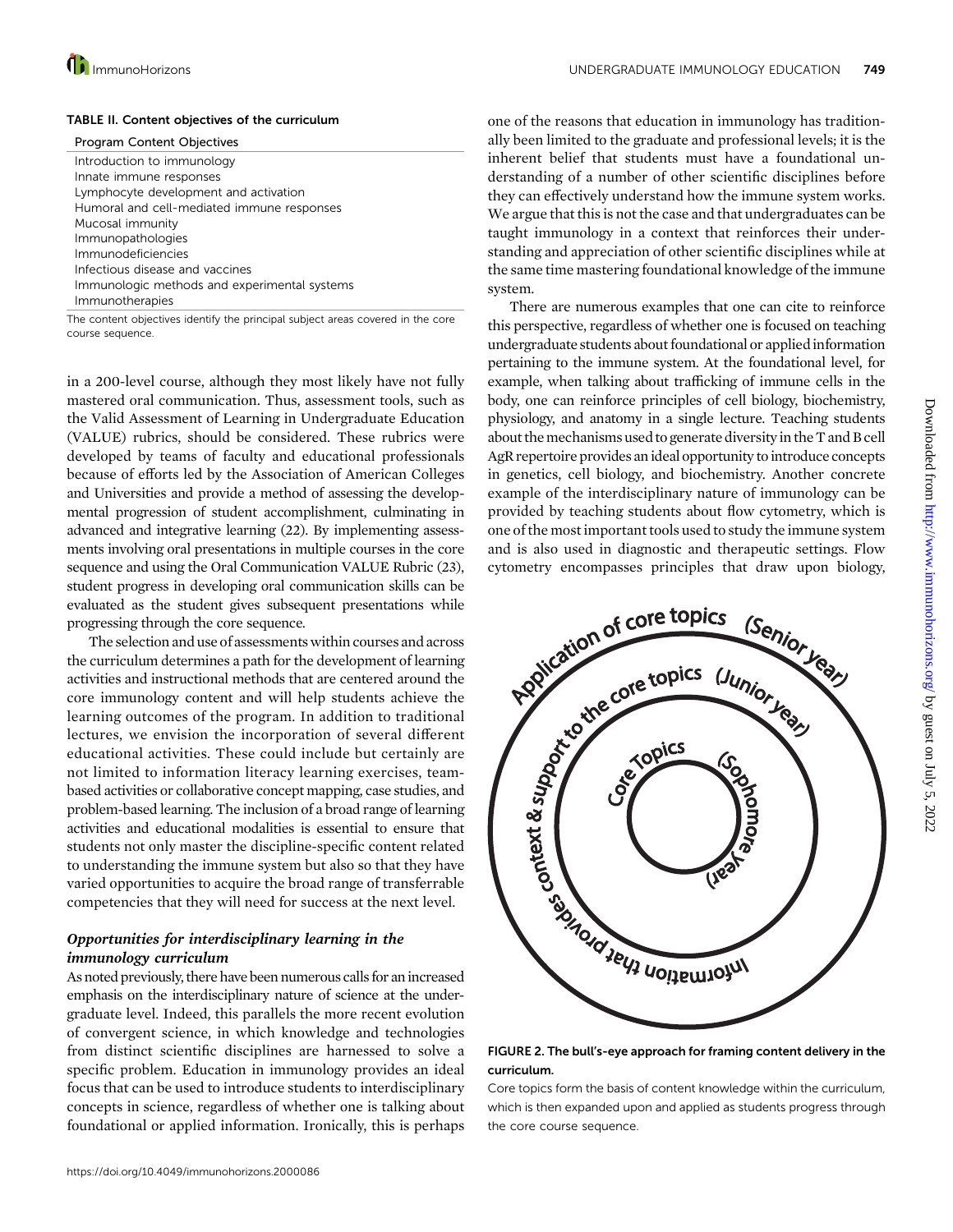

#### TABLE III. Topics covered in the core courses of the immunology major

| Introduction to immunology                                                                                       |
|------------------------------------------------------------------------------------------------------------------|
| Basics of hematopoiesis                                                                                          |
| Categories of cell types, characteristics, and functions                                                         |
| Anatomy of the lymphoid organs and tissues                                                                       |
| Trafficking of leukocytes throughout the body                                                                    |
| Properties of receptor-ligand interactions                                                                       |
| Characteristics of signaling molecules and tyrosine-dependent pathways                                           |
| Innate immune responses                                                                                          |
| Functional elements: barriers, cells, tissues, and soluble mediators                                             |
| Characteristics, functions, and activation mechanisms of innate immune cells                                     |
| Pattern recognition receptors, pathogen/damage-associated molecular patterns                                     |
| Mechanisms of extravasation, phagocytosis, and pathogen destruction                                              |
| Function and components of the inflammatory response                                                             |
| Activation and functions of the acute phase response                                                             |
| Activation, regulation, and functions of the complement system                                                   |
| Cooperation of complement and the inflammatory response in the elimination of pathogens                          |
| The role of NK cells and the IFN response in eliminating viral pathogens                                         |
| Processes performed by innate immune cells that result in the activation of the adaptive response to a pathogen  |
| Lymphocyte development and activation                                                                            |
| Functional components of lymphocyte AgR                                                                          |
| Organization and expression of lymphocyte AgR genes                                                              |
| BCR and TCR gene rearrangements                                                                                  |
| Processes of B and T cell development from a stem cell to a mature cell                                          |
| Structure, function, and expression patterns of classical MHC molecules                                          |
| The role of APC and Ag processing and presentation pathways in T lymphocyte activation                           |
| Mechanisms of B cell activation by T-independent and T-dependent Ags                                             |
| Ab structure, structural isoforms, isotypes, and Aq-Ab interactions                                              |
| Humoral and cell-mediated immune responses                                                                       |
| T-independent B cell responses                                                                                   |
| T-dependent B cell responses, linked recognition, generation of high-affinity Ab production, and class switching |
| Ab-mediated effector functions                                                                                   |
| The role of APC and cytokines on the differentiation of T cell subsets                                           |
| CD4 <sup>+</sup> T cell-mediated functions                                                                       |
| CD8 <sup>+</sup> T, NK, and NKT cell functions                                                                   |
| Characteristics and function of memory responses                                                                 |
| The core topics that form the basis of the content delivery frame are listed in this table.                      |

chemistry, physics, engineering, mathematics, statistics, and bioinformatics. Teaching students about flow cytometry (24–26) provides an excellent example of the importance of convergent science to create a technology that has widespread application to the field of immunology and to medicine. Moreover, understanding the principles of flow cytometry provides an opportunity for students to learn about related technologies, including mass cytometry (27–29) and imaging flow cytometry (Image-Stream) (30, 31) that, in turn, can be used to introduce students to other related imaging technologies that are used not only for basic research but also for diagnosis and treatment of disease. It is important to note that, as technology changes, it may be necessary to revise the curriculum to reflect advances made in a specific technology or to present new technologies that may be covered to more effectively demonstrate the interdisciplinary nature of science. Finally, when talking about immune-mediated diseases, it is possible not only to discuss how dysregulation of normal physiological processes can lead to disease but also to present concepts related to the use of core scientific knowledge for the development of diagnostics and therapeutic interventions to detect and cure disease. As an example, when teaching students about immune-mediated diseases, such as systemic

lupus erythematosus, one can draw connections between genetics, microbiology, environmental science, and pathophysiology to explain the etiology and progression of the disease as well as to present the mechanisms by which dysregulation of the immune system drives the disease process. In conclusion, the study of the immune system provides numerous opportunities to promote interdisciplinary science education for students at the undergraduate level, albeit with the challenge that it requires a fairly high-level understanding of core concepts in various scientific disciplines.

#### Development of scientific literacy and inquiry through research experience

As noted above, numerous reports have called for an enhanced emphasis on providing opportunities to students that teach them about scientific inquiry or the scientific method. Toward that goal, undergraduate research opportunities reinforce concepts taught in the classroom while also providing a context in which to apply that information while learning about the scientific process. The skills, knowledge, and attitudes associated with an appreciation of the scientific process can be provided via a number of approaches, but one of the most effective is through student-driven,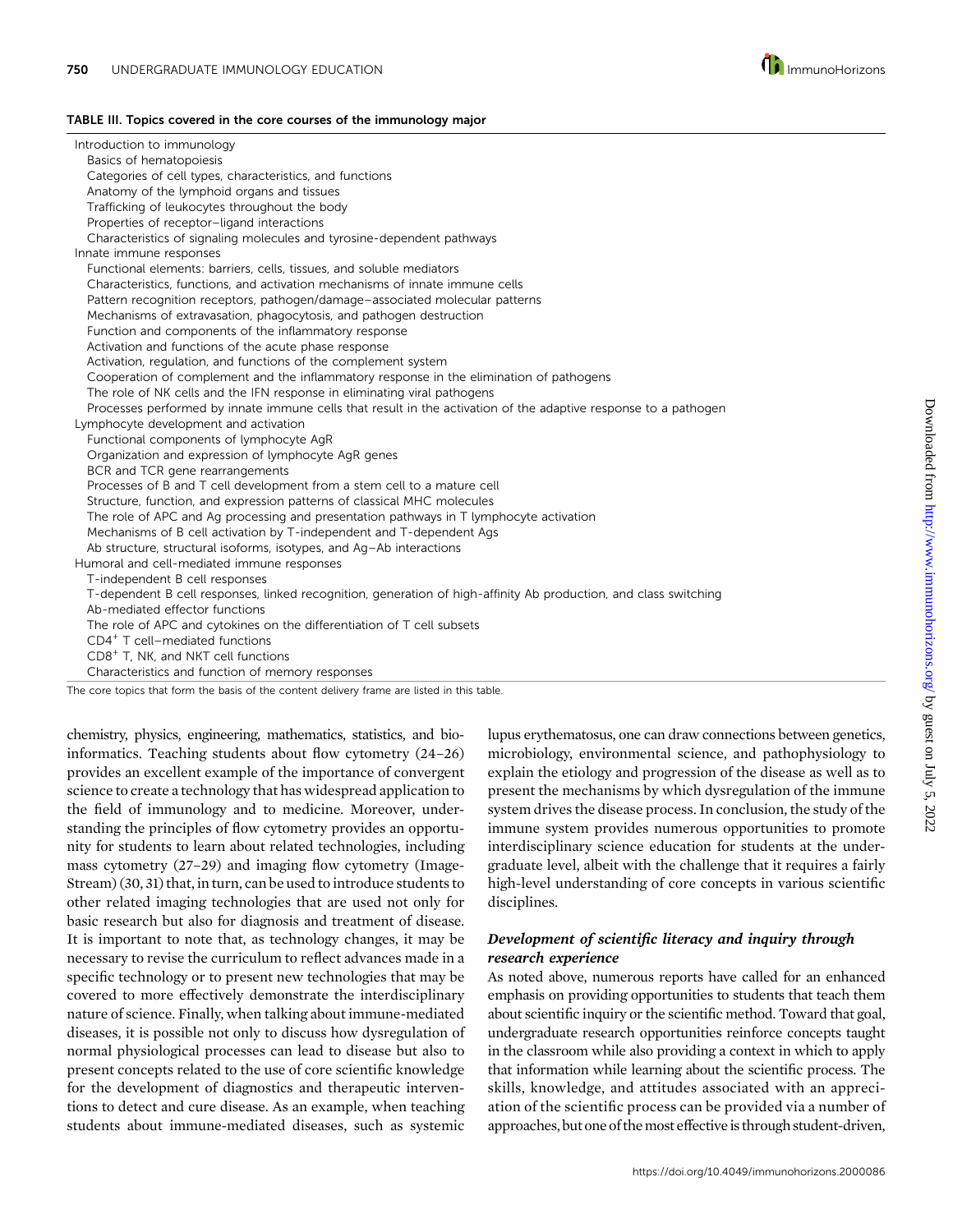|                                                                                                         |                                                        | Core Course Sequence |   |        |                                            |                            |          |
|---------------------------------------------------------------------------------------------------------|--------------------------------------------------------|----------------------|---|--------|--------------------------------------------|----------------------------|----------|
| Program Learning Outcomes                                                                               | Assessments                                            |                      |   |        | Introduction Innate Adaptive Host-Pathogen | Immune<br><b>Disorders</b> | Research |
| Acquire appropriate content                                                                             |                                                        |                      |   |        |                                            |                            |          |
| knowledge                                                                                               |                                                        |                      |   |        |                                            |                            |          |
|                                                                                                         | Content examination                                    | X                    |   |        |                                            | $\times$                   |          |
| Communicate effectively                                                                                 |                                                        |                      |   |        |                                            |                            |          |
|                                                                                                         | Presentations (VALUE rubric)<br>Written reports (VALUE | $\times$             | X | $\chi$ | X                                          | X                          |          |
|                                                                                                         | rubric)                                                |                      |   |        |                                            |                            |          |
|                                                                                                         | Research project thesis<br>Research project            |                      |   |        |                                            |                            | Χ<br>X   |
|                                                                                                         | presentation                                           |                      |   |        |                                            |                            |          |
| Work well as part of a team                                                                             |                                                        |                      |   |        |                                            |                            |          |
|                                                                                                         | Group presentations                                    | X                    | X | Χ      |                                            |                            |          |
|                                                                                                         | Team-based learning<br>activities                      |                      | X | X      |                                            |                            |          |
| Develop problem-solving, critical<br>thinking, scientific inquiry, and<br>quantitative reasoning skills |                                                        |                      |   |        |                                            |                            |          |
|                                                                                                         | Information literacy                                   | $\chi$               | X | X      |                                            |                            |          |
|                                                                                                         | assignments                                            |                      |   |        |                                            |                            |          |
|                                                                                                         | Data analysis assignments<br>Research                  |                      | X | X      |                                            |                            | X        |
| Behave professionally and<br>ethically                                                                  |                                                        |                      |   |        |                                            |                            |          |
|                                                                                                         | Class attendance and                                   | X                    | X | X      | X                                          | X                          |          |
|                                                                                                         | participation                                          |                      |   |        |                                            |                            |          |
|                                                                                                         | Conduct in research training                           |                      |   |        |                                            |                            | X        |

#### TABLE IV. Assessment map for the immunology major

Recommended assessments in the core courses of the major aligned with the program learning outcomes.

inquiry-based, undergraduate research opportunities (32–34). Concepts are best understood by students when they are given the opportunity to apply them in real-life settings (35, 36). Furthermore, undergraduate research opportunities can promote the development of competencies such as critical thinking and problem-solving (37, 38). Ideally, students should have access to a course(s) that provides an overview of the following topics: the scientific process, how to access the scientific literature and use databases, procedures for recording and storing experimental data, and research safety. Exposure of students to such topics prior to undertaking an independent research project is essential for ensuring that students are prepared to gain the maximum benefit from the experience. Undergraduate research also provides numerous opportunities to teach students about the ethical conduct of research, rigor and reproducibility, and personal responsibility with respect to how one is supposed to conduct themselves in professional settings. These competencies can be assessed to ensure that students have mastered the requisite knowledge, skills, and attitudes. Accordingly, we propose that a comprehensive immunology curriculum would have embedded within it the requirement that students engage in a hands-on research experience. Where opportunities and resources are available, we would propose that students work on an independent research project within a laboratory across a minimum of two semesters (credit hours totaling 6–10 h per semester) any time during the sophomore, junior, or senior

year (Table I) and engage in laboratory meetings and journal clubs.

However, we recognize institutions often have limited resources, and demand for undergraduate research experience can exceed departmental capacity. An alternative option may be course-based undergraduate research experiences (CUREs), which allow students exposure to a variety of research methods. An increasing number of CUREs have demonstrated student learning gains and the development of competencies similar to students conducting independent research projects within a laboratory (39–41). Furthermore, CUREs can also reinforce interdisciplinary learning (42, 43). Last, class-based learning activities that teach students how to access information through appropriate sources, create effective literature searches, identify relevant articles, and extract information pertinent to answering a question or formulating an idea develop and reinforce scientific information literacy skills.

Although the type of research experiencemay vary, the purpose for including an undergraduate research experience in the curriculum is to provide students with exposure to cuttingedge research in immunology that fosters the acquisition of critical thinking, problem-solving, quantitative and analytical skills, and enhances communication skills, both orally and in writing, and to again demonstrate the importance of interdisciplinary scientific principles for the discovery and application of new knowledge (36, 44–46).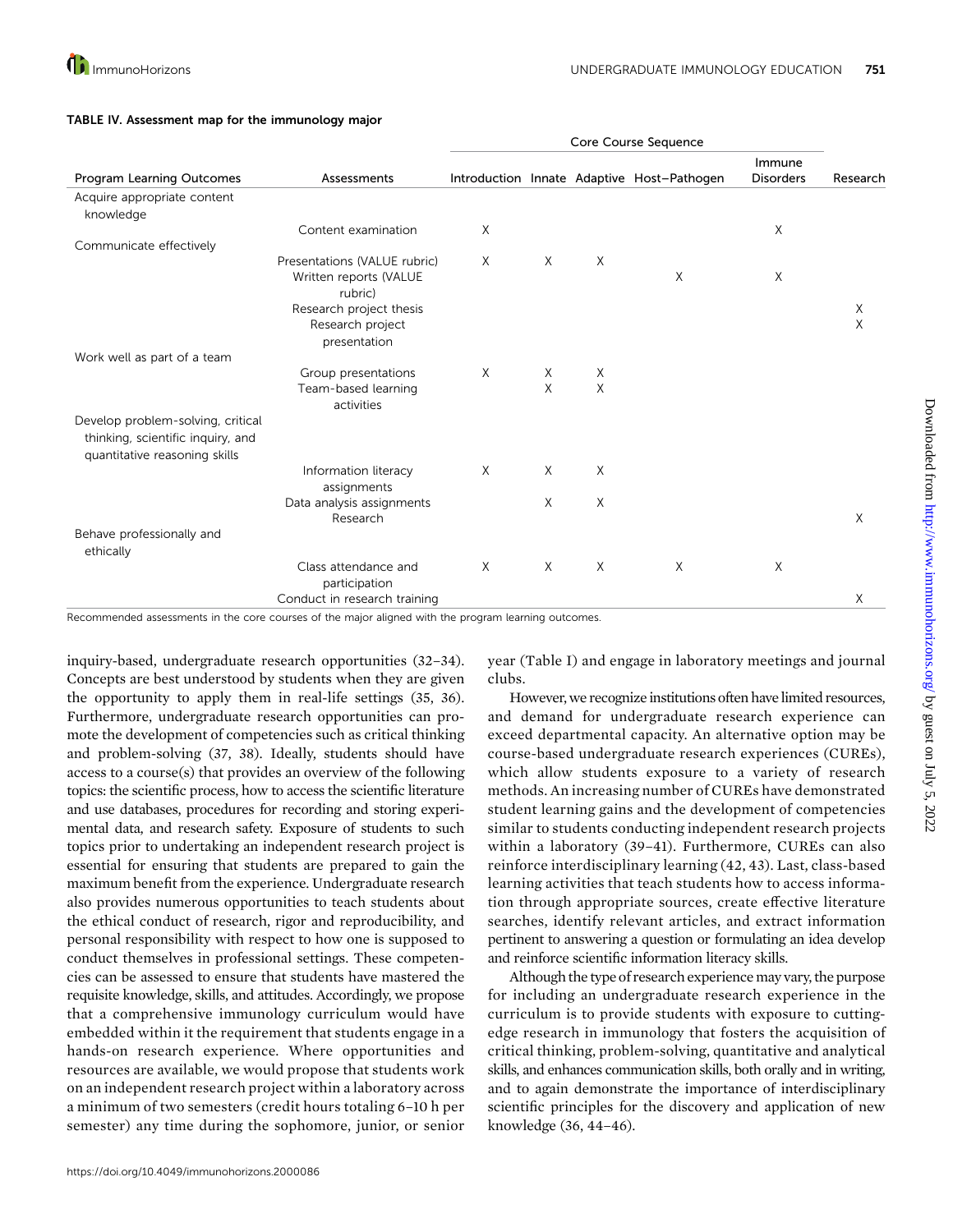#### **DISCUSSION**

In this essay, we outline a model for the development of a fouryear comprehensive undergraduate immunology major. Although training in immunology has historically been done at the graduate level, calls for reform in undergraduate biology education have focused on interdisciplinary learning, acquisition of scientific literacy, and the development of transferrable competencies. The emphasis on these important outcomes, coupled with an increased need for individuals with specialized knowledge of the immune system, have intensified the exploration of immunology education at the undergraduate level. We propose that the creation of specialized majors in immunology meets a critical need to provide interdisciplinary science education with an in-depth focus on the immune system and that such majors can also foster the development of critical thinking and problem-solving, as well as quantitative and analytical skills, and generate well-rounded graduates who have the necessary attributes to succeed in a range of careers in the biomedical sciences.

As noted previously, several reports have called for a focus on interdisciplinary science education (1, 2, 20) to foster an appreciation of the interrelationships between different scientific disciplines and the important role that convergent science plays in not only the discovery of new knowledge, but also in the application of knowledge for the development of new technologies and, in the healthcare arena, the development of novel diagnostics and therapeutic interventions. A major impetus for creating a new major that focuses on immunology is the fact that understanding the immune system inherently relies on knowledge in a number of other scientific disciplines, including cellular and molecular biology, genetics, biochemistry, physiology, anatomy, and microbiology. This fact presents both a challenge and an opportunity when developing a curriculum that is focused on the immune system at the undergraduate level. The challenge is that students need to have an introduction to basic principles from several scientific disciplines and to understand the fundamental paradigms associated with each discipline to fully comprehend what the immune system is and how it functions. The introduction of immunology topics early in the undergraduate educational timeline likely would occur at a point when many key principles in science are converging in the minds of science majors. Thus, although it is a challenge to teach concepts pertaining to the immune system that require application of knowledge from broad scientific disciplines, it is also a significant opportunity to reinforce the application of that knowledge in the context of immunology.

Although we foresee an undergraduate immunology major meeting the needs of talented, highly motivated students who desire careers in the health professions and research and who will likely pursue advanced education in professional and graduate school settings, there may be institutional settings in which such a program cannot be replicated, and there may be students with diverse interests who want to get exposure to immunology but not dedicate themselves to a major with an intensive focus on the immune system. Furthermore, there are many ways that concepts in immunology can be combined with other scientific disciplines from a curricular standpoint that may dictate the need for a different overall curricular design. For example, the relevance of immunology to public or global health is readily apparent and might require specific considerations for curricular development. Other examples include the potential relationships between evolutionary biology, bioinformatics, or environmental ecology and immunology. Thus, different institutions or programs may choose to develop immunology curricula that have unique foci that go beyond what has been proposed in this work. Clearly, there are several factors that drive course development and content selection at any institution, and as a result, there is no singular way of teaching immunology at the undergraduate level.

#### **CONCLUSIONS**

Calls for reform in undergraduate biology education include increased emphasis on the interdisciplinary nature of science. Although training in immunology has historically been reserved for the graduate level, the inherently interdisciplinary nature of immunology may make it an ideal platform for interdisciplinary science education at the undergraduate level. The intent of describing the components of a proposed undergraduate immunology curriculum in this essay is to provide a resource for undergraduate educators that can be broadly applied within a variety of programmatic contexts. Additionally, it is hoped that it will foster dialogue among educators in the immunology community that leads to the establishment of effective mechanisms for communication and collaboration that facilitate the development of additional comprehensive, undergraduate immunology programs at other institutions. Moreover, by bringing together a community of immunology educators, the intent is to provide a way to continually refine these curricula over time, based on the use of assessment to create validated, evidence-based approaches that can adapt to scientific, technical, and social changes that impact our understanding of immunology as well as novel teaching and learning strategies going forward.

#### DISCLOSURES

The authors have no financial conflicts of interest.

#### ACKNOWLEDGMENTS

Internal support was provided by the Department of Microbiology, University of Alabama at Birmingham School of Medicine.

#### **REFERENCES**

1. American Association for the Advancement of Science (AAAS). 2011. Vision and change in undergraduate biology education: a call to action. Final report. Available at: [https://visionandchange.org/.](https://visionandchange.org/) Accessed: November 12, 2020.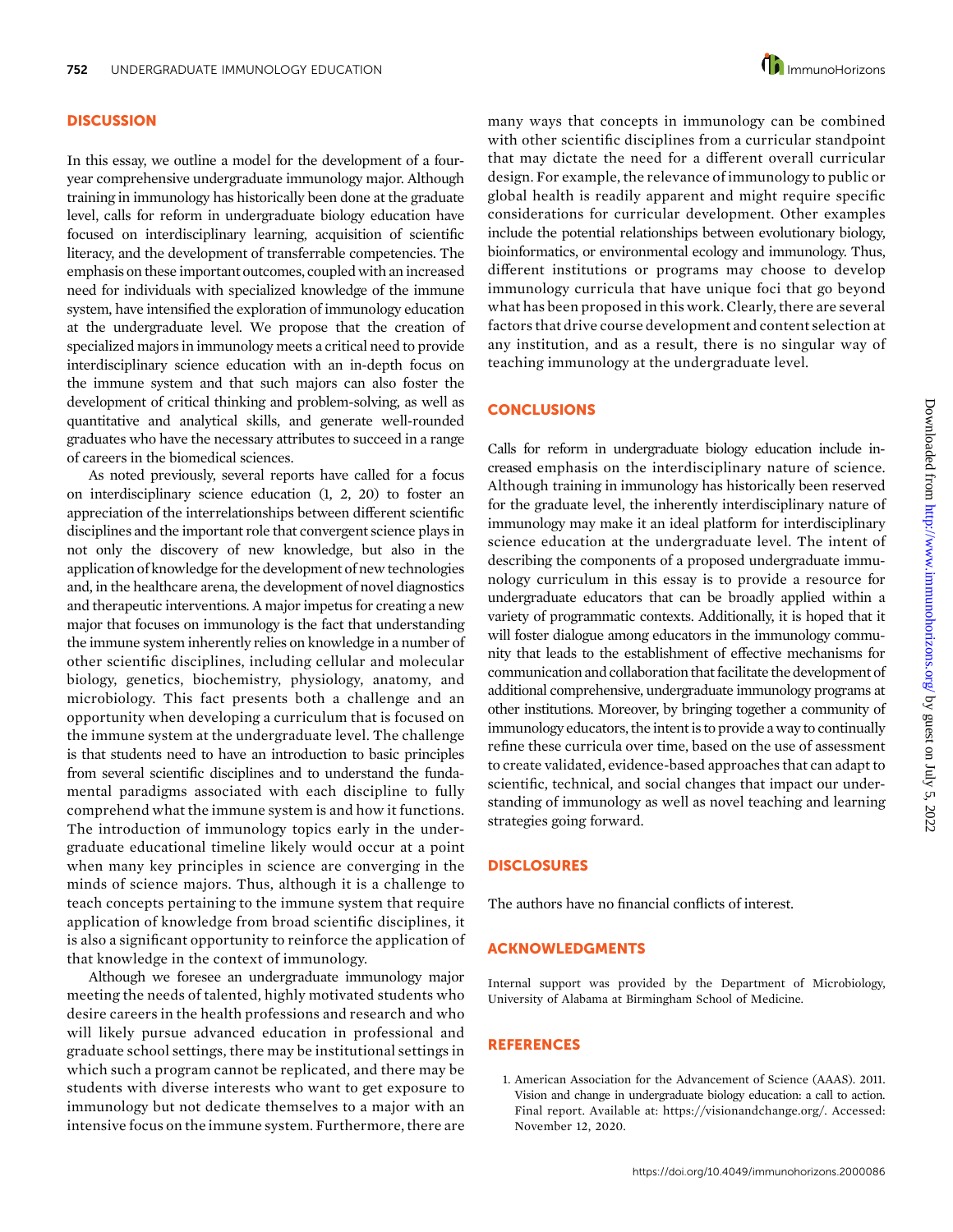- 2. National Research Council. 2003. BIO2010: Transforming Undergraduate Education for Future Research Biologists. The National Academies Press, Washington, DC.
- 3. National Institutes of Health. 2012. Biomedical Research Workforce Working Group Report. Available at: [https://acd.od.nih.gov/documents/](https://acd.od.nih.gov/documents/reports/Biomedical_research_wgreport.pdf) [reports/Biomedical\\_research\\_wgreport.pdf.](https://acd.od.nih.gov/documents/reports/Biomedical_research_wgreport.pdf) Accessed: November 12, 2020.
- 4. Singh, S., A. Gammie, and J. R. Lorsch. 2016. Catalyzing the modernization of graduate education. ASM Microbe 11: 96–97.
- 5. HHMI-AAMC, Scientific Foundations for Future Physicians. 2009. Available at: [www.hhmi.org/programs/national-experiment-in-undergraduate](http://www.hhmi.org/programs/national-experiment-in-undergraduate-science-education)[science-education](http://www.hhmi.org/programs/national-experiment-in-undergraduate-science-education). Accessed: November 12, 2020.
- 6. Penprase, B. E. 2020. Interdisciplinary science. In STEM Education for the 21st Century. Springer, Cham, p. 93–119.
- 7. Bloom, J. W. 2004. Patterns that connect: rethinking our approach to learning, teaching, and curriculum. J. Curr. Teach. 19: 5–26.
- 8. Bruns, H. A., J. Deaver, and L. B. Justement. 2019. Out of the curricular shadows: revolutionizing undergraduate immunology education. Front. Immunol. 10: 2446.
- 9. Wiggins, G., and J. McTighe. 2005. Understanding by Design, 2nd Ed. Association for Supervision and Curriculum Development, Alexandria, VA.
- 10. Nelson, R. K., N. C. Chesler, and K. T. Strang. 2013. Development of concept-based physiology lessons for biomedical engineering undergraduate students. Adv. Physiol. Educ. 37: 176–183.
- 11. Loberti, A. M., and B. M. Dewsbury. 2018. Using a logic model to direct backward design of curriculum. J. Microbiol. Biol. Educ. 19: 19.3.105.
- 12. Linnell, J. D., S. Zidenberg-Cherr, M. Briggs, R. E. Scherr, K. M. Brian, C. Hillhouse, and M. H. Smith. 2016. Using a systematic approach and theoretical framework to design a curriculum for the shaping healthy choices program. J. Nutr. Educ. Behav. 48: 60–69.e1.
- 13. Kerchner, M., J. C. Hardwick, and J. E. Thornton. 2012. Identifying and using 'core competencies' to help design and assess undergraduate neuroscience curricula. J. Undergrad. Neurosci. Educ. 11: A27–A37.
- 14. Muir, G. M. 2015. Mission-driven, manageable and meaningful assessment of an undergraduate neuroscience program. J. Undergrad. Neurosci. Educ. 13: A198–A205.
- 15. Giddens, J. F., L. Caputi, and B. Rodgers. 2015. Mastering Concept-Based Teaching. A Guide for Nurse Educators. Elsevier, St. Louis, MO.
- 16. Iwasiw, C. L., D. Goldenberg, and M. A. Andrusyszyn. 2009. Curriculum Development in Nursing Education. Jones and Bartlett, Sudbury, MA.
- 17. Biggs, J. 2003. Aligning teaching and assessing to course objectives. Teach. Learn. High. Educ. 2: 13–17.
- 18. Pellegrino, J. W. 2006. Rethinking and Redesigning Curriculum, Instruction and Assessment: What Contemporary Research and Theory Suggests. Commission on the Skills of the American Workforce, Chicago, p. 1–15.
- 19. Fink, L. D. 2013. Creating Significant Learning Experiences: An Integrated Approach to Designing College Courses. John Wiley & Sons, Hoboken, NJ.
- 20. Tripp, B., and E. E. Shortlidge. 2019. A framework to guide undergraduate education in interdisciplinary science. CBE Life Sci. Educ. 18: es3.
- 21. Anderson, L. W., D. R. Krathwohl, and B. S. Bloom. 2001. A Taxonomy for Learning, Teaching, and Assessing: A Revision of Bloom's Taxonomy of Educational Objectives Complete Edition. Longman, New York.
- 22. Rhodes, T. 2010. Assessing Outcomes and Improving Achievement: Tips and Tools for Using Rubrics. Association of American Colleges and Universities, Washington, DC.
- 23. Association of American Colleges and Universities. 2009. Oral communication VALUE rubric. Washington, DC: Association of American Colleges and Universities. Available at: [https://www.aacu.org/value/](https://www.aacu.org/value/rubrics/oral-communication) [rubrics/oral-communication](https://www.aacu.org/value/rubrics/oral-communication).
- 24. Adan, A., G. Alizada, Y. Kiraz, Y. Baran, and A. Nalbant. 2017. Flow cytometry: basic principles and applications. Crit. Rev. Biotechnol. 37: 163–176.
- 25. McKinnon, K. M. 2018. Flow cytometry: an overview. Curr. Protoc. Immunol. 120: 5.1.1–5.1.11.
- 26. Nolan, J. P., and D. Condello. 2013. Spectral flow cytometry. Curr. Protoc. Cytom. Chapter 1: Unit1.27.
- 27. Chang, Q., O. I. Ornatsky, I. Siddiqui, A. Loboda, V. I. Baranov, and D. W. Hedley. 2017. Imaging mass cytometry. Cytometry A 91: 160–169.
- 28. Spitzer, M. H., and G. P. Nolan. 2016. Mass cytometry: single cells, many features. Cell 165: 780–791.
- 29. Simoni, Y., M. H. Y. Chng, S. Li, M. Fehlings, and E. W. Newell. 2018. Mass cytometry: a powerful tool for dissecting the immune landscape. Curr. Opin. Immunol. 51: 187–196.
- 30. Stavrakis, S., G. Holzner, J. Choo, and A. deMello. 2019. High-throughput microfluidic imaging flow cytometry. Curr. Opin. Biotechnol. 55: 36–43.
- 31. Han, Y., Y. Gu, A. C. Zhang, and Y. H. Lo. 2016. Review: imaging technologies for flow cytometry. Lab Chip 16: 4639–4647.
- 32. Dewey, J. 1964. Democracy and Education: An Introduction to the Philosophy of Education. Macmillan, New York, NY.
- 33. Powell, N. L., and B. B. Harmon. 2014. Developing scientists: a multiyear research experience at a two-year college. J. Coll. Sci. Teach. 44: 11–17.
- 34. Gasper, B. J., and S. M. Gardner. 2013. Engaging students in authentic microbiology research in an introductory biology laboratory course is correlated with gains in student understanding of the nature of authentic research and critical thinking. J. Microbiol. Biol. Educ. 14: 25–34.
- 35. Mansilla, V. B., H. Gardner, and W. C. Miller. 2000. On disciplinary lenses and interdisciplinary work. In Interdisciplinary Curriculum: Challenges to Implementation. S. S. Wineburg, and P. Grossman, eds. Teachers College Press, New York, p. 17–38.
- 36. Petrella, J. K., and A. P. Jung. 2008. Undergraduate research: importance, benefits, and challenges. Int. J. Exerc. Sci. 1: 91–95.
- 37. Kardash, C. M. 2000. Evaluation of undergraduate research experience: perceptions of undergraduate interns and their faculty mentors. J. Educ. Psychol. 92: 191–201.
- 38. Waite, S., and B. Davis. 2006. Collaboration as a catalyst for critical thinking in undergraduate research. J. Furth. High. Educ. 30: 405–419.
- 39. Bhatt, J. M., and A. K. Challa. 2017. First year course-based undergraduate research experience (CURE) using the CRISPR/Cas9 genome engineering technology in zebrafish. J. Microbiol. Biol. Educ. 19: 19.1.3.
- 40. Jones, C. K., and A. B. Lerner. 2019. Implementing a course-based undergraduate research experience to grow the quantity and quality of undergraduate research in an animal science curriculum1. J. Anim. Sci. 97: 4691–4697.
- 41. Brownell, S. E., D. S. Hekmat-Scafe, V. Singla, P. Chandler Seawell, J. F. Conklin Imam, S. L. Eddy, T. Stearns, and M. S. Cyert. 2015. A high-enrollment course-based undergraduate research experience improves student conceptions of scientific thinking and ability to interpret data. CBE Life Sci. Educ. 14: 14:ar21.
- 42. Rodrigo-Peiris, T., L. Xiang, and V. M. Cassone. 2018. A low-intensity, hybrid design between a "traditional" and a "course-based" research experience yields positive outcomes for science undergraduate freshmen and shows potential for large-scale application. CBE Life Sci. Educ. 17: ar53.
- 43. Pedwell, R. K., J. A. Fraser, J. T. H. Wang, J. K. Clegg, J. D. Chartres, and S. L. Rowland. 2018. The beer and biofuels laboratory: a report on implementing and supporting a large, interdisciplinary, yeast-focused course-based undergraduate research experience. Biochem. Mol. Biol. Educ. 46: 213–222.
- 44. Lopatto, D. 2007. Undergraduate research experiences support science career decisions and active learning. CBE Life Sci. Educ. 6: 297–306.
- 45. Russell, S. H., M. P. Hancock, and J. McCullough. 2007. The pipeline. Benefits of undergraduate research experiences. Science 316: 548–549.
- 46. Sell, A. J., A. Naginey, and C. A. Stanton. 2018. The impact of undergraduate research on academic success. Scholarsh. Pract. Undergrad. Res. 1: 19–29.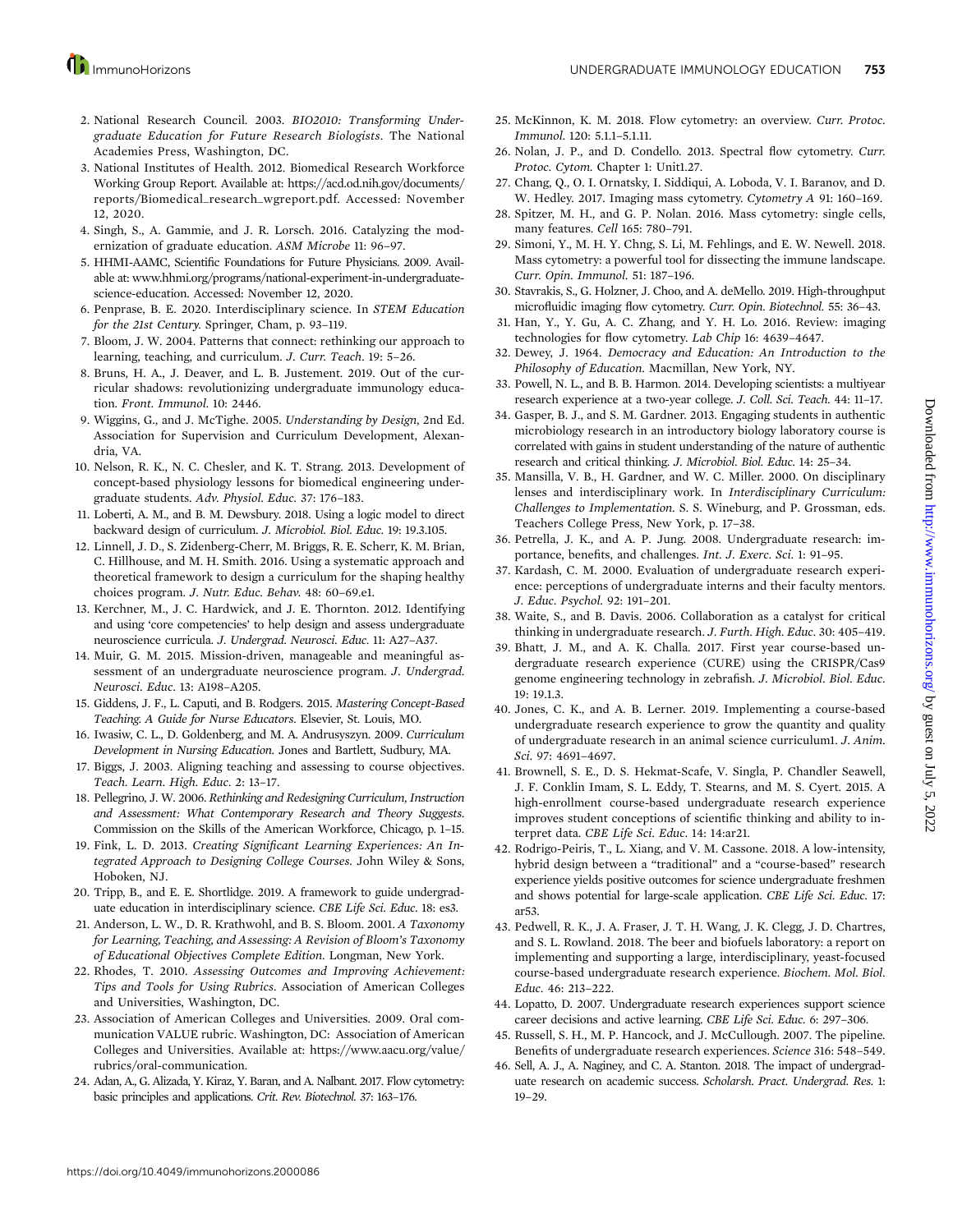### **1. Introduction to Immunology**

- 1.1. A historical perspective of immunology.
- 1.2. The basics of hematopoiesis, focused on the development of myeloid, lymphoid and erythroid cells. The categories of cells types in terms of characteristics and function in an immune response.
- 1.3. The anatomy of the lymphoid organs, tissues, and the movement of leukocytes in the body.
- 1.4. General properties of receptor-ligand interactions.
- 1.5. Overview of signaling molecules and pathways.

### **2. Innate Immune Responses**

- 2.1. Overview of the characteristics and functions of the innate immune system.
- 2.2. Functional elements of innate immunity: barriers, cells, tissues, soluble mediators.
- 2.3. Pattern recognition receptors, pathogen (damage)-associated molecular patterns.
- 2.4. Activation of innate immune cells and signaling pathways.
- 2.5. Mechanisms of extravasation, phagocytosis, and pathogen destruction.
- 2.6. Function and components of the inflammatory response and the subsequent outcomes of localized and systemic inflammation.
- 2.7. Acute phase response and the resulting systemic changes in the body.
- 2.8. Complement system components, activation and regulation of the complement system and its role in the recognition and elimination of pathogens, cooperation with the inflammatory response and hemostatic/coagulation pathways.
- 2.9. The role of NK cells and interferons in the recognition and elimination of virally-infected cells.
- 2.10. Characteristics and functions of innate lymphoid cells.
- 2.11. Processes performed by innate immune cells that result in the activation of T and B lymphocytes to a specific pathogen.

### **3. Lymphocyte Development and Activation**

- 3.1. Organization and expression of lymphocyte receptor genes.
- 3.2. Discriminate between BCR and TCR gene rearrangements, functional parts of each receptor, cell signaling events through these receptors, and cell surface marker expression during development and on mature lymphocytes.
- 3.3. B and T cell development from a stem cell to a mature cell.
- 3.4. Positive and negative selection of T cells in the thymus contrasted with positive and negative selection of B cells in the bone marrow, along with the role of other secondary lymphoid organs during these developmental processes.
- 3.5. Genetic organization of the Major Histocompatibility Complex (MHC) including the concepts of co-dominant expression, polygeny, polymorphism, and linkage disequilibrium.
- 3.6. Structure, function, and expression patterns of MHC Class I and MHC Class II proteins.
- 3.7. The role of antigen presenting cells and antigen processing and presentation pathways in T lymphocyte activation.
- 3.8. Mechanisms of B cell activation, through both T-independent and T-dependent antigens.
- 3.9. Antibody structure, structural isoforms, isotypes, antigen-antibody interactions.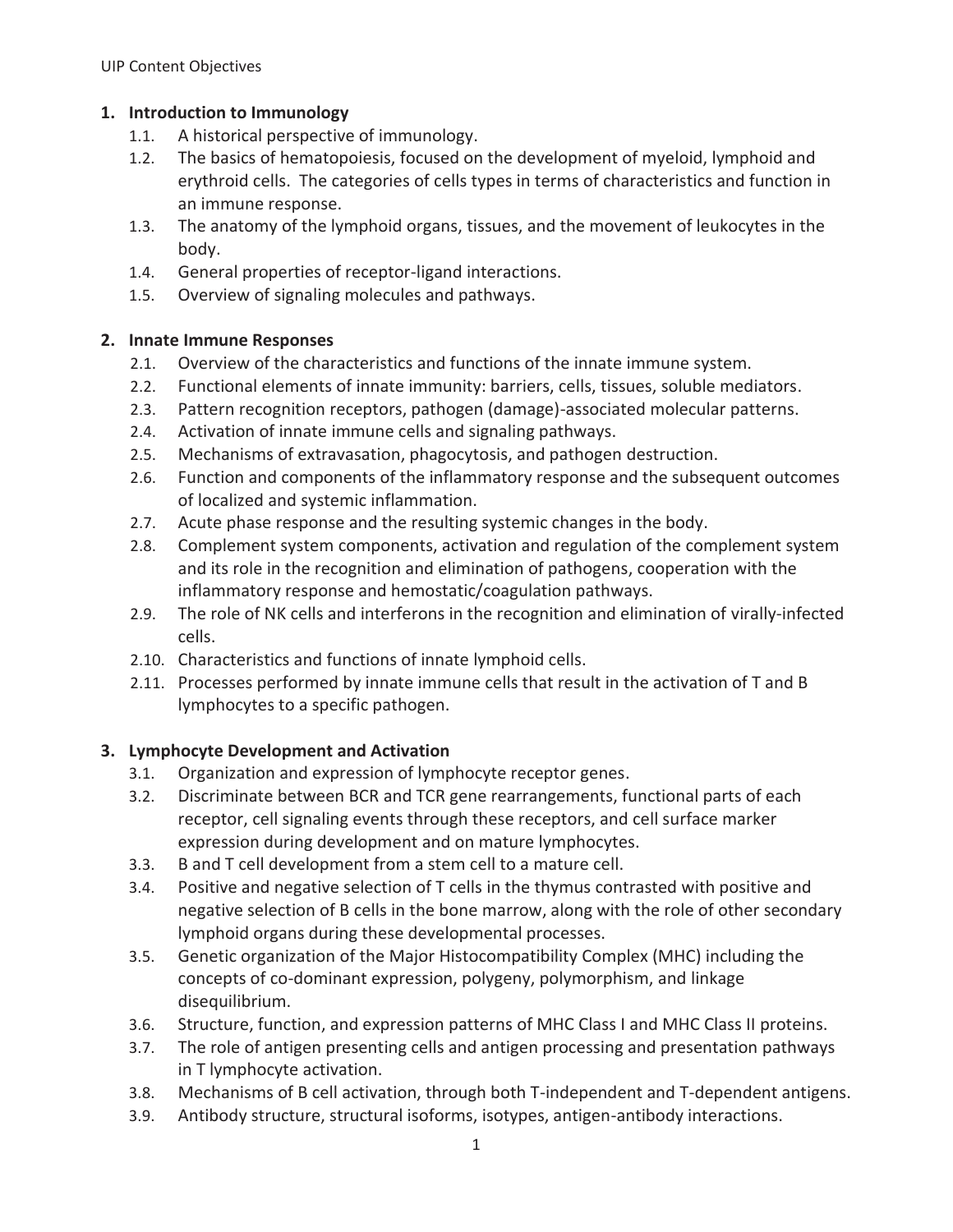### **4. Humoral and Cell-mediated Immune Responses**

- 4.1. T-independent B cell responses
- 4.2. T-dependent B cell responses, linked recognition
- 4.3. The role of T cells, co-receptors and cytokines in the processes of isotype switching, somatic hypermutation, affinity maturation, and the development of memory versus plasma B cells.
- 4.4. Antibody-mediated effector functions.
- 4.5. The role of antigen presenting cells (APCs) and cytokines on the differentiation of T cell subsets, and the development of memory T cells.
- 4.6. CD4+ T cell-mediated functions.
- 4.7. CD8+ T, NK, and NKT functions.
- 4.8. Regulation of humoral and cell-mediated responses.
- 4.9. Characteristics and function of memory responses.

### **5. Mucosal Immunity**

- 5.1. The cells and tissues of the mucosal immune system, with emphasis on the gastrointestinal tract.
- 5.2. Prominent species of the human microbiome and the contribution of non-bacterial species to the microbiome: mycobiome and virome
- 5.3. The ability of the mucosal immune system to switch from a tolerant response to an active immune response against pathogens
- 5.4. Characteristics of the mucosal immune system and the microbiome that facilitate the maintenance of intestinal homeostasis
- 5.5. Microbial dysbiosis and alterations in mucosal immune components that contribute to aberrant immune responses and disease.

### **6. Immunopathologies**

- 6.1. Hypersensitivities
	- 6.1.1. Characteristics of Type I hypersensitivity reactions, roles of immune components contributing to Type I HS and clinical outcomes – allergy, asthma (driven by Th2/Th17), anaphylactic shock, food allergy/tolerance to food antigens, hygiene hypothesis
	- 6.1.2. Similarities of and differences between Type II and Type III hypersensitivity immune mechanisms and clinical outcomes.
	- 6.1.3. Immune components and mechanisms of delayed-type (Type IV) hypersensitivity and clinical outcomes – granuloma formation, contact dermatitis, celiac disease
- 6.2. General principles of immune regulation
	- 6.2.1. Immune dysregulation and chronic inflammation, causes and consequences
- 6.3. Autoimmunity
	- 6.3.1. Mechanisms of central and peripheral tolerance.
	- 6.3.2. Processes that result in a break in tolerance.
	- 6.3.3. Causes of autoimmune diseases, the genetics of autoimmune disease including both MHC and non-MHC links to disease, and the HLA-associate risk factors for these diseases.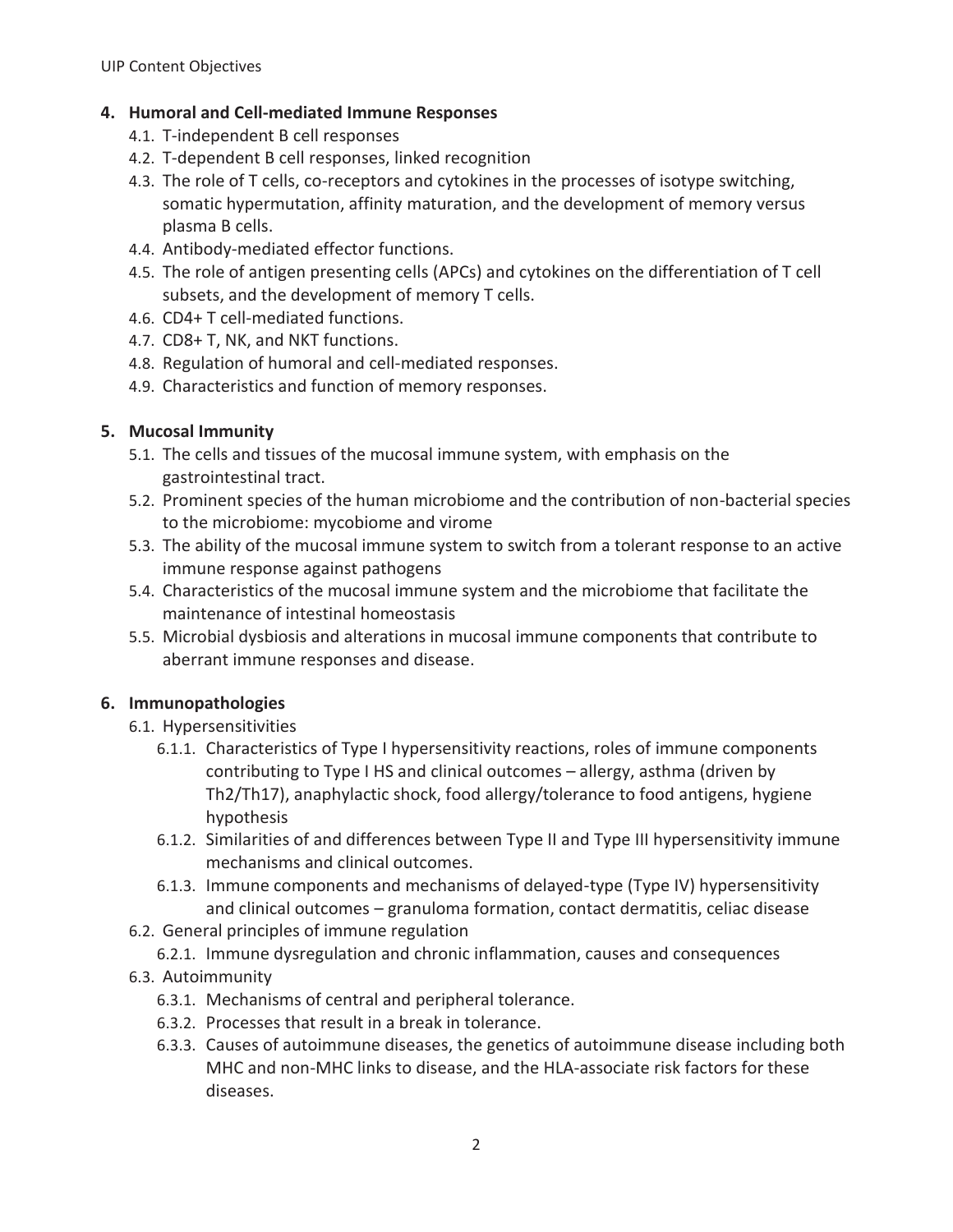- 6.3.4. The role of humoral versus cell-mediated immune responses in autoimmune disease mechanisms and pathologies.
- 6.3.5. Therapeutic approaches for treating autoimmune disease.

### 6.4. Transplantation

- 6.4.1. HLA antigens and their role in the organ/tissue transplantation of Auto-, Allo-, Iso-, and Xeno- grafts.
- 6.4.2. The immunologic mechanisms involved in the rejection of transplanted tissues and organs.
- 6.4.3. The concept of bone marrow transplantation and the role of the immune response in graft versus host disease (GVHD).

### 6.5. Cancer

- 6.5.1. Tumor associated antigens and their recognition on cancer cells by the immune system.
- 6.5.2. Mechanisms used by tumor cells to evade detection and destruction by the immune system.
- 6.5.3. Cancer-specific immunotherapies, including CAR-T, anti-CTLA4, anti-PD1 and similar checkpoint inhibitors, Tumor-infiltrating lymphocyte (TILs) and other breakthrough technologies used to attack cancer cells.

### **7. Immunodeficiencies**

- 7.1. Primary immunodeficiencies of the innate and adaptive immune systems and the effect on the elimination of pathogens.
- 7.2. Pathogens and infectious diseases associated with specific immunodeficiencies.
- 7.3. Secondary immunodeficiencies of the adaptive immune responses associated with poor nutrition, immunosuppressive drugs, and chronic infections.
- 7.4. The history of HIV/AIDS, interactions of HIV with immune cells and the consequences of the ongoing immune response, pathogens associated with HIV infection and AIDS.

### **8. Infectious Disease and Vaccines**

- 8.1. Structural and physiological features used for classification and identification of infectious agents.
- 8.2. Features of infectious agents that contribute to their pathogenicity.
- 8.3. Common events that occur in infectious diseases such as host encounter and entry, adherence and colonization, spread, evasion of host defenses, and tissue damage.
- 8.4. The spectrum of pathogenicity from commensal to obligate pathogens.
- 8.5. The immune response to viruses.
- 8.6. The immune response to bacteria.
- 8.7. The immune response to parasites.
- 8.8. The immune response to fungi.
- 8.9. Evasion of innate and adaptive immune mechanisms by pathogens.
- 8.10. History of vaccination.
- 8.11. Protective immunity through passive and active immunization.
- 8.12. Characteristics, strengths and weaknesses of varying vaccine strategies. Memory responses and original antigenic sin.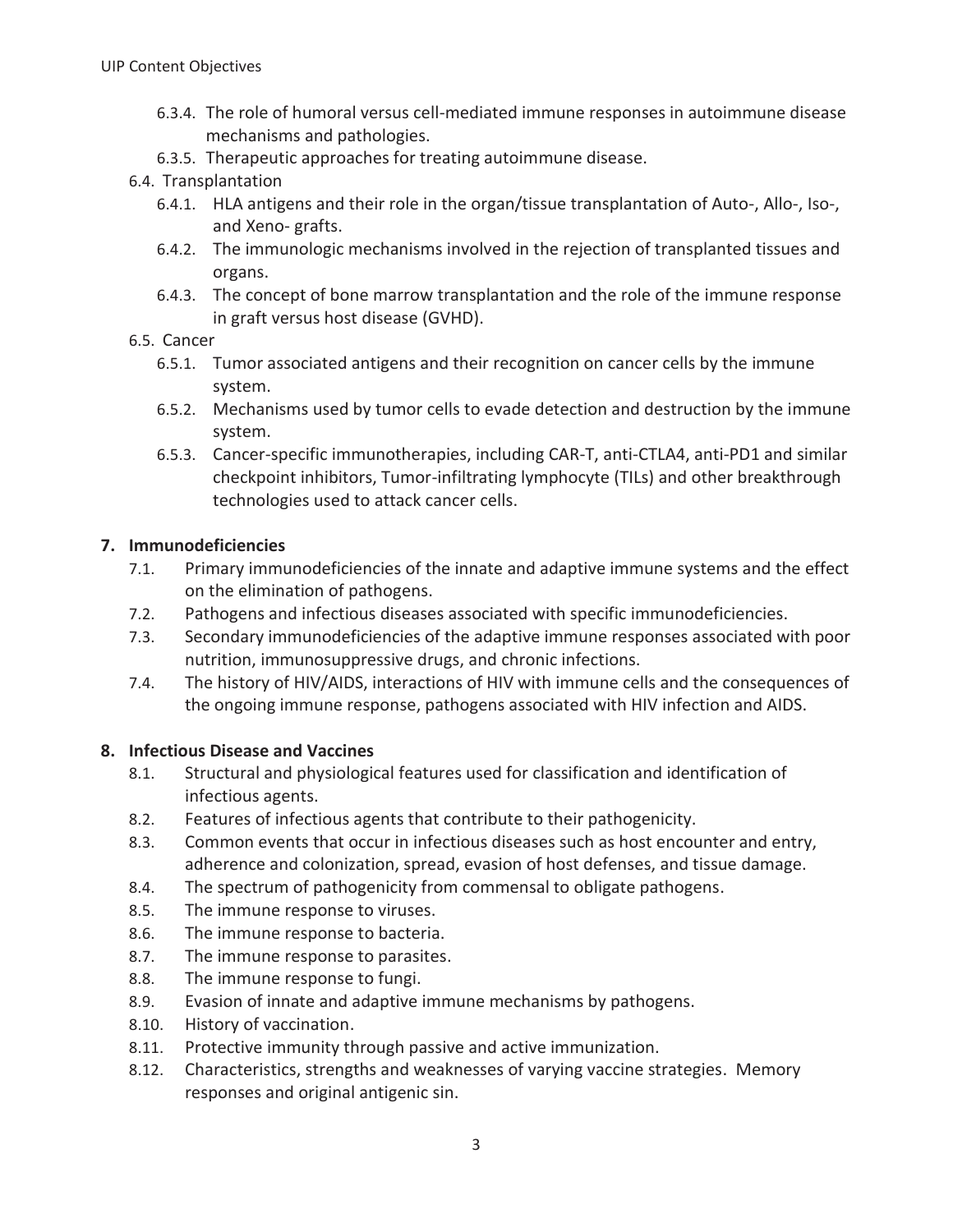8.13. Purpose and immunologic outcome of conjugate and multivalent component vaccines and adjuvants.

### **9. Immunologic Methods and Experimental Systems**

- 9.1. Monoclonal and polyclonal antibody generation and applications.
- 9.2. Purpose and use of immunoprecipitation and agglutination reactions.
- 9.3. Enzyme-linked immunosorbent assays
- 9.4. Immunofluorescence-based imaging techniques.
- 9.5. Flow cytometry and cell sorting.
- 9.6. Use of mouse model systems inbred and congenic strains, adoptive transfer experiments, transgenic mice: knock-in, knockout, cre/lox systems

### **10. Immunotherapies**

- 10.1. History of development
- 10.2. Activating immunotherapies
- 10.3. Suppressive immunotherapies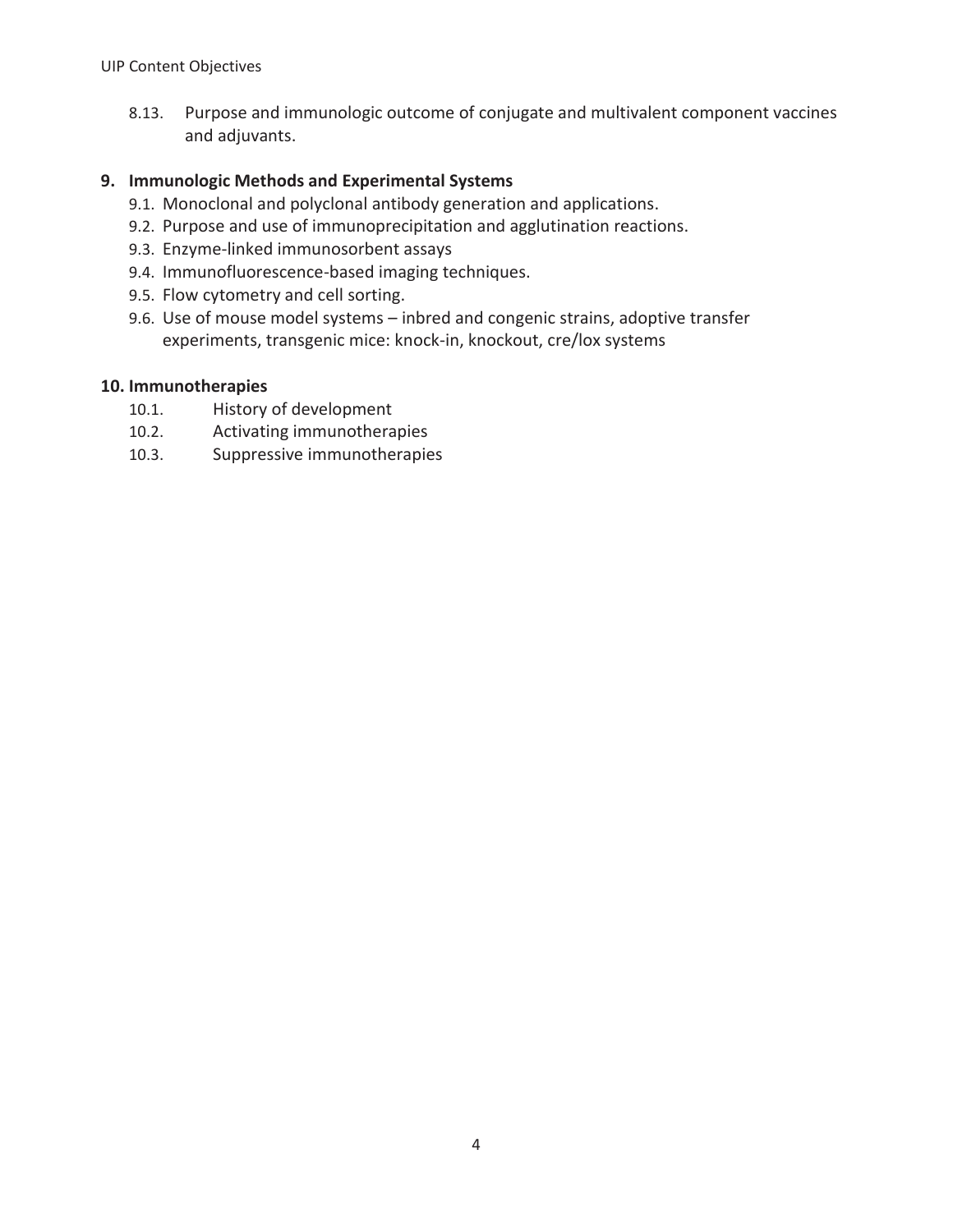### 401 – INNATE IMMUNITY

### **1. Introduction to Immunology**

- 1.2. The basics of hematopoiesis, focused on the development of myeloid, lymphoid and erythroid cells. The categories of cells types in terms of characteristics and function in an immune response.
- 1.3. The anatomy of the lymphoid organs, tissues, and the movement of leukocytes in the body.
- 1.4. General properties of receptor-ligand interactions.
- 1.5. Overview of signaling molecules and pathways.

### **2. Innate Immune Responses**

- 2.2. Overview of the characteristics and functions of the innate immune system.
- 2.3. Functional elements of innate immunity: barriers, cells, tissues, soluble mediators.
- 2.4. Pattern recognition receptors, pathogen (damage)-associated molecular patterns.
- 2.5. Activation of innate immune cells and signaling pathways.
- 2.6. Mechanisms of extravasation, phagocytosis, and pathogen destruction.
- 2.7. Function and components of the inflammatory response and the subsequent outcomes of localized and systemic inflammation.
- 2.8. Acute phase response and the resulting systemic changes in the body.
- 2.9. Complement system components, activation and regulation of the complement system and its role in the recognition and elimination of pathogens, cooperation with the inflammatory response and hemostatic/coagulation pathways.
- 2.10. The role of NK cells and interferons in the recognition and elimination of virallyinfected cells.
- 2.11. Characteristics and functions of innate lymphoid cells.
- 2.12. Processes performed by innate immune cells that result in the activation of T and B lymphocytes to a specific pathogen.

### **5. Mucosal Immunity**

- 5.1. The cells and tissues of the mucosal immune system, with emphasis on the gastrointestinal tract.
- 5.3. The ability of the mucosal immune system to switch from a tolerant response to an active immune response against pathogens
- 5.4. Characteristics of the mucosal immune system and the microbiome that facilitate the maintenance of intestinal homeostasis
- 5.5. Microbial dysbiosis and alterations in mucosal immune components that contribute to aberrant immune responses and disease.

### **6. Immunopathologies**

6.2. General principles of immune regulation 6.2.1.Immune dysregulation and chronic inflammation, causes and consequences

### **7. Immunodeficiencies**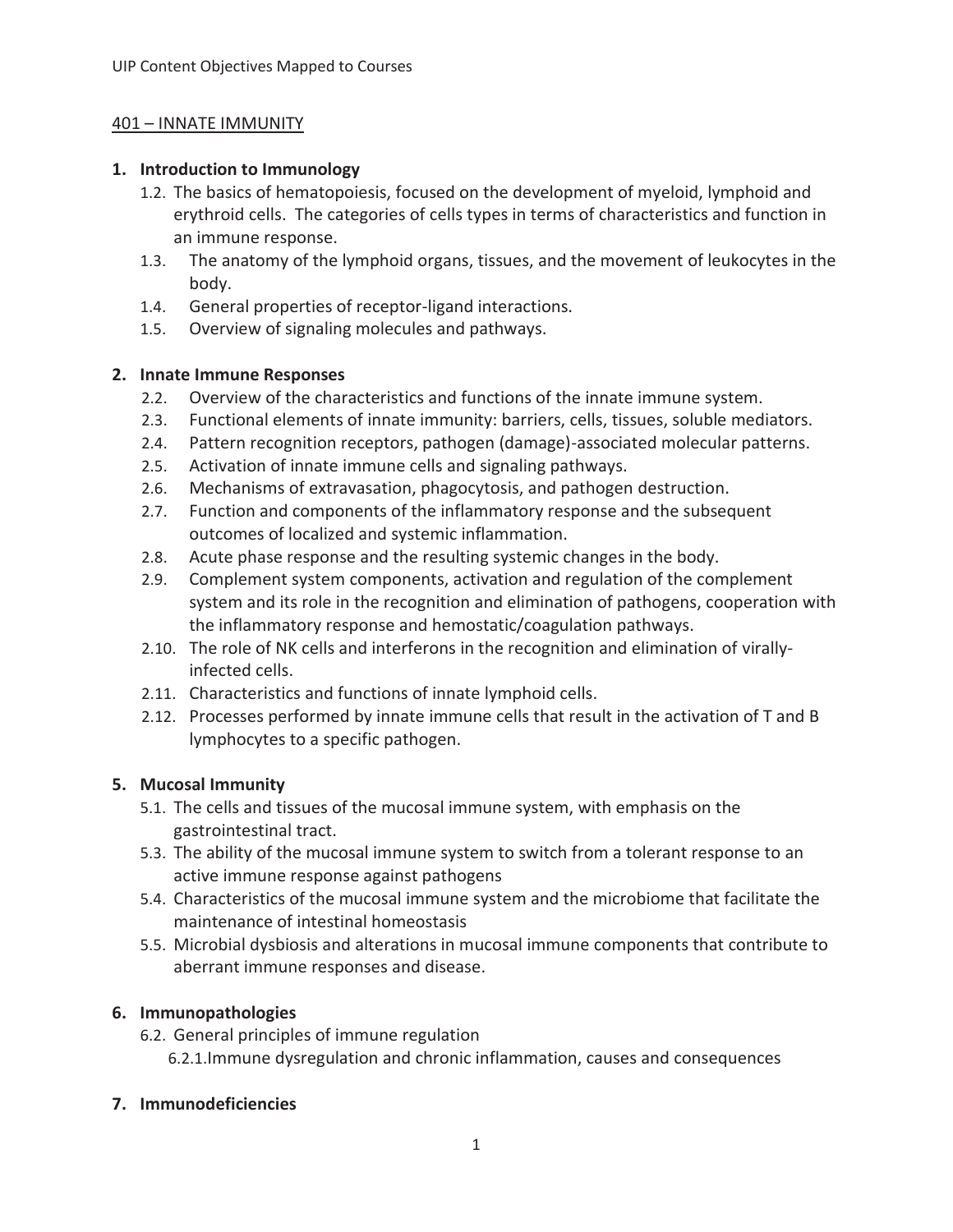7.1. Primary immunodeficiencies of the innate and adaptive immune systems and the effect on the elimination of pathogens.

### 402 – ADAPTIVE IMMUNITY

Brief review of 2.1, 2.3, 2.11

### **3. Lymphocyte Development and Activation**

- 3.2. Organization and expression of lymphocyte receptor genes.
- 3.3. Discriminate between BCR or TCR gene rearrangements, functional parts of each receptor, cell signaling events through these receptors, and cell surface marker expression during development and on mature lymphocytes.
- 3.4. B and T cell development from a stem cell to a mature cell.
- 3.5. Positive and negative selection of T cells in the thymus contrasted with positive and negative selection of B cells in the bone marrow, along with the role of other secondary lymphoid organs during these developmental processes.
- 3.6. Genetic organization of the Major Histocompatibility Complex (MHC) including the concepts of co-dominant expression, polygeny, polymorphism, and linkage disequilibrium.
- 3.7. Structure, function, and expression patterns of MHC Class I and MHC Class II proteins.
- 3.8. The role of antigen presenting cells and antigen processing and presentation pathways in T lymphocyte activation.
- 3.9. Mechanisms of B cell activation, through both T-independent and T-dependent antigens.
- 3.10. Antibody structure, structural isoforms, isotypes, antigen-antibody interactions.

### **4. Humoral and Cell-mediated Immune Responses**

- 4.2. T-independent B cell responses
- 4.3. T-dependent B cell responses, linked recognition
- 4.4. The role of T cells, co-receptors and cytokines in the processes of isotype switching, somatic hypermutation, affinity maturation, and the development of memory versus plasma B cells.
- 4.5. Antibody-mediated effector functions.
- 4.6. The role of antigen presenting cells (APCs) and cytokines on the differentiation of T cell subsets, and the development of memory T cells.
- 4.7. CD4+ T cell-mediated functions.
- 4.8. CD8+ T, NK, and NKT functions.
- 4.9. Regulation of humoral and cell-mediated responses.

4.10.Characteristics and function of memory responses.

### **5. Mucosal Immunity**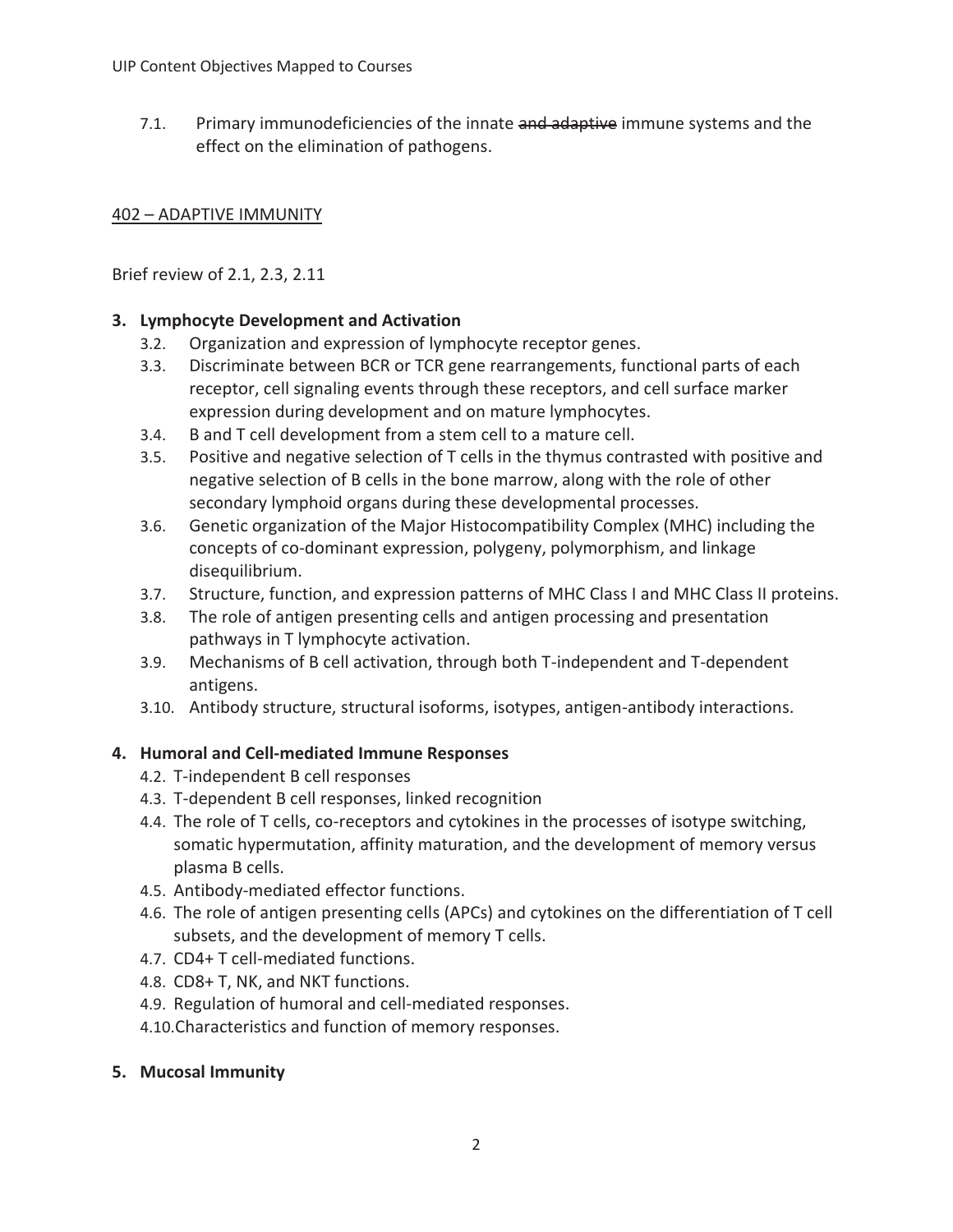- 5.1. The cells and tissues of the mucosal immune system, with emphasis on the gastrointestinal tract.
- 5.3. The ability of the mucosal immune system to switch from a tolerant response to an active immune response against pathogens
- 5.4. Characteristics of the mucosal immune system and the microbiome that facilitate the maintenance of intestinal homeostasis
- 5.5. Microbial dysbiosis and alterations in mucosal immune components that contribute to aberrant immune responses and disease.

### **6. Immunopathologies**

- 6.1. Hypersensitivities
	- 6.1.1. Characteristics of Type I hypersensitivity reactions, roles of immune components contributing to Type I HS and clinical outcomes – allergy, asthma (driven by Th2/Th17), anaphylactic shock, food allergy/tolerance to food antigens, hygiene hypothesis
	- 6.1.2. Similarities of and differences between Type II and Type III hypersensitivity immune mechanisms and clinical outcomes.
	- 6.1.3. Immune components and mechanisms of delayed-type (Type IV) hypersensitivity and clinical outcomes – granuloma formation, contact dermatitis, celiac disease

### **7. Immunodeficiencies**

7.1. Primary immunodeficiencies of the innate and adaptive immune systems and the effect on the elimination of pathogens.

### **9. Immunologic Methods and Experimental Systems**

- 9.1. Monoclonal and polyclonal antibody generation and applications.
- 9.2. Purpose and use of immunoprecipitation and agglutination reactions.
- 9.3. Enzyme-linked immunosorbent assays
- 9.4. Immunofluorescence-based imaging techniques.
- 9.5. Flow cytometry and cell sorting.
- 9.6. Use of mouse model systems inbred and congenic strains, adoptive transfer experiments, transgenic mice: knock-in, knockout, cre/lox systems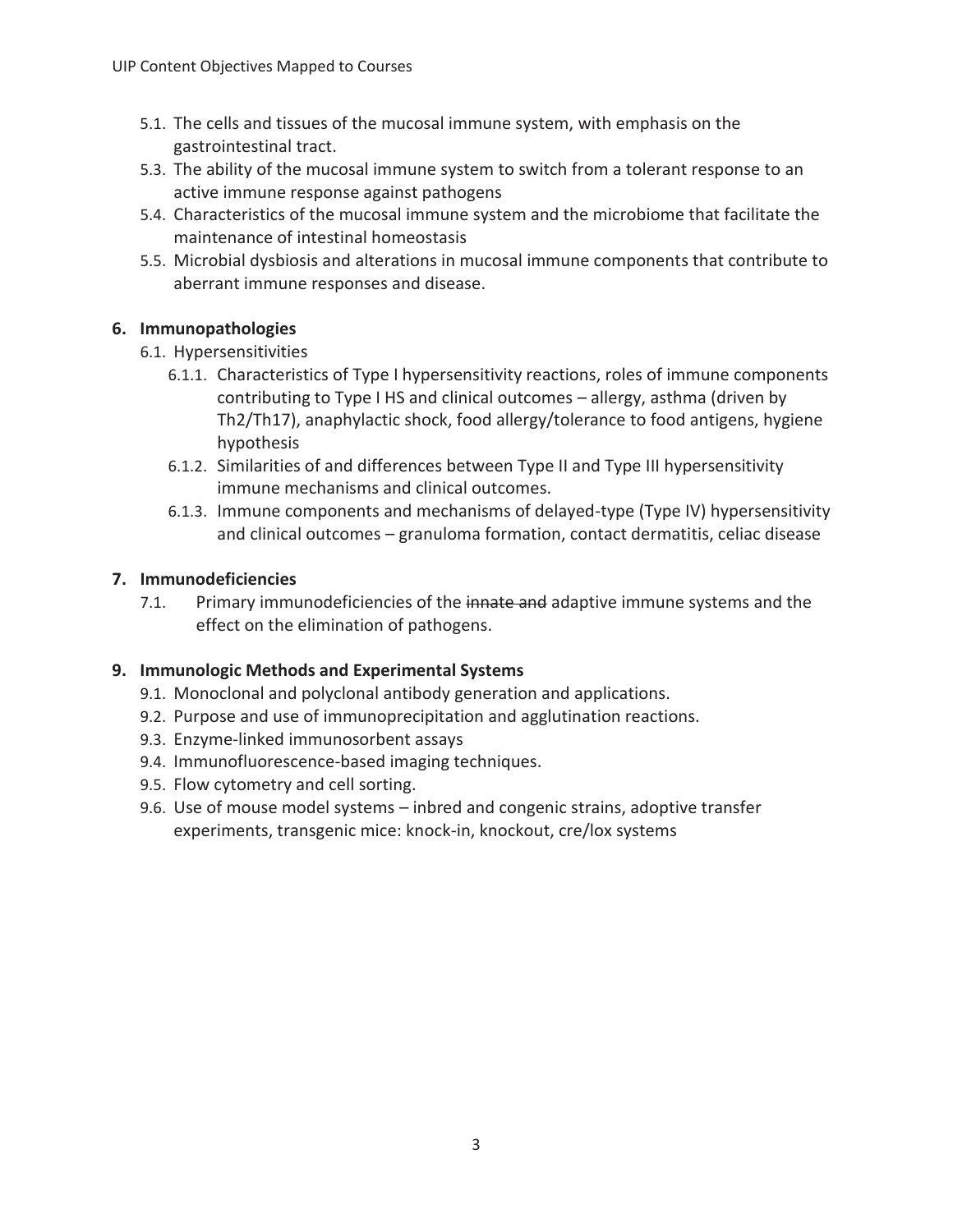### 403- PATHOGEN-IMMUNE SYSTEM INTERACTIONS

Review 2.5 – 2.9 Review 3.8, 3.9 Review 4.4, 4.6, 4.7, 4.9

#### **8. Infectious Disease and Vaccines**

- 8.1. Structural and physiological features used for classification and identification of infectious agents.
- 8.2. Features of infectious agents that contribute to their pathogenicity.
- 8.3. Common events that occur in infectious diseases such as host encounter and entry, adherence and colonization, spread, evasion of host defenses, and tissue damage.
- 8.4. The spectrum of pathogenicity from commensal to obligate pathogens.
- 8.5. The immune response to viruses.
- 8.6. The immune response to bacteria.
- 8.7. The immune response to parasites.
- 8.8. The immune response to fungi.
- 8.9. Evasion of innate and adaptive immune mechanisms by pathogens.
- 8.10. History of vaccination.
- 8.11. Protective immunity through passive and active immunization.
- 8.12. Characteristics, strengths and weaknesses of varying vaccine strategies.
- 8.13. Purpose and immunologic outcome of conjugate and multivalent component vaccines and adjuvants.

### **5. Mucosal Immunity**

- 5.2. The cells and tissues of the mucosal immune system, with emphasis on the gastrointestinal tract.
- 5.3. Prominent species of the human microbiome and the contribution of non-bacterial species to the microbiome: mycobiome and virome
- 5.4. The ability of the mucosal immune system to switch from a tolerant response to an active immune response against pathogens
- 5.5. Characteristics of the mucosal immune system and the microbiome that facilitate the maintenance of intestinal homeostasis
- 5.6. Microbial dysbiosis and alterations in mucosal immune components that contribute to aberrant immune responses and disease.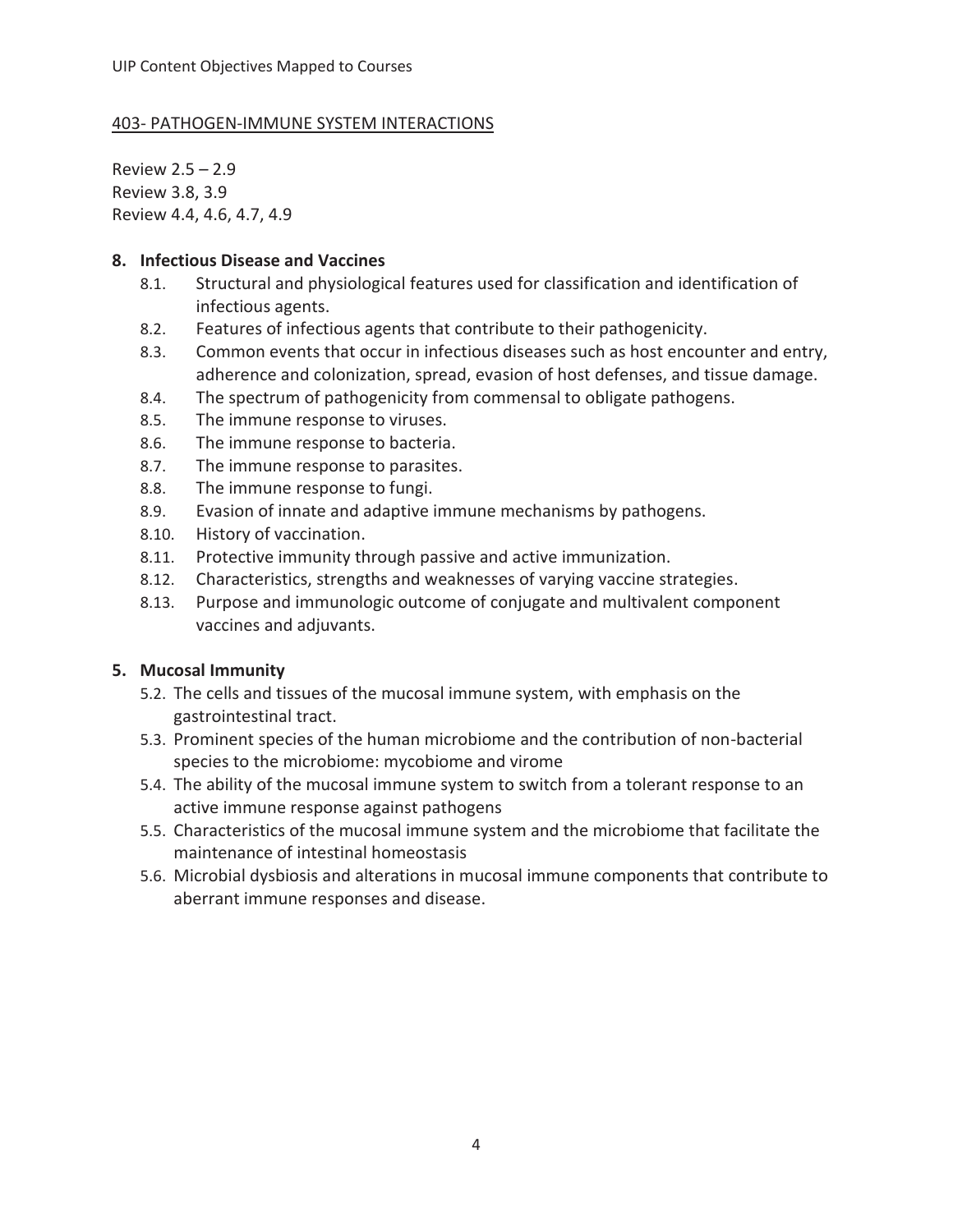#### 404 – IMMUNE-MEDIATED DISEASES

Review 4.8 Review PLO 9

#### **6. Immunopathologies**

- 6.2. Hypersensitivities
	- 6.2.1. Characteristics of Type I hypersensitivity reactions, roles of immune components contributing to Type I HS and clinical outcomes – allergy, asthma (driven by Th2/Th17), anaphylactic shock, food allergy/tolerance to food antigens, hygiene hypothesis
	- 6.2.2.Similarities of and differences between Type II and Type III hypersensitivity immune mechanisms and clinical outcomes.
	- 6.2.3. Immune components and mechanisms of delayed-type (Type IV) hypersensitivity and clinical outcomes – granuloma formation, contact dermatitis, celiac disease
- 6.3. Immune dysregulation and chronic inflammation, causes and consequences
- 6.4. Autoimmunity
	- 6.4.1. Mechanisms of central and peripheral tolerance.
	- 6.4.2. Processes that result in a break in tolerance.
	- 6.4.3. Causes of autoimmune diseases, the genetics of autoimmune disease including both MHC and non-MHC links to disease, and the HLA-associate risk factors for these diseases.
	- 6.4.4. The role of humoral versus cell-mediated immune responses in autoimmune disease mechanisms and pathologies.
	- 6.4.5. Therapeutic approaches for treating autoimmune disease.
- 6.5. Transplantation
	- 6.5.1. HLA antigens and their role in the organ/tissue transplantation of Auto-, Allo-, Iso-, and Xeno- grafts.
	- 6.5.2. The immunologic mechanisms involved in the rejection of transplanted tissues and organs.
	- 6.5.3. The concept of bone marrow transplantation and the role of the immune response in graft versus host disease (GVHD).
- 6.6. Cancer
	- 6.6.1. Tumor associated antigens and their recognition on cancer cells by the immune system.
	- 6.6.2. Mechanisms used by tumor cells to evade detection and destruction by the immune system.
	- 6.6.3. Cancer-specific immunotherapies, including CAR-T, anti-CTLA4, anti-PD1 and similar checkpoint inhibitors, Tumor-infiltrating lymphocyte (TILs) and other breakthrough technologies used to attack cancer cells.

### **7. Immunodeficiencies**

- 7.2. Primary immunodeficiencies of the innate and adaptive immune systems and the effect on the elimination of pathogens.
- 7.3. Pathogens and infectious diseases associated with specific immunodeficiencies.